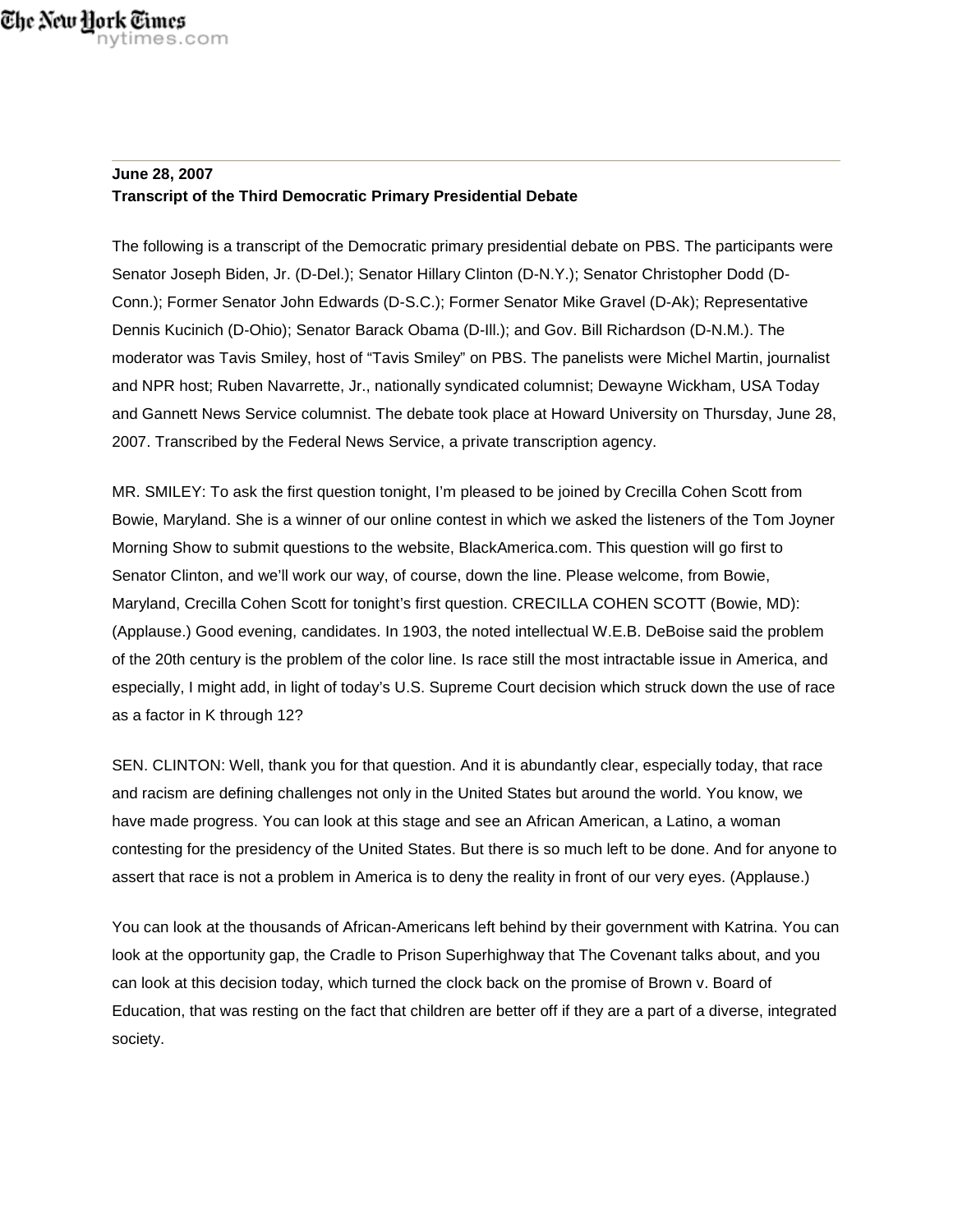So, yes, we have come a long way, but, yes, we have a long way to go. The march is not finished, and I hope that all of us, the Democratic candidates, will demonstrate clearly that the work is yet to be done. And we call on everyone to be foot soldiers in that revolution to finish the job. (Cheers, applause.)

SEN. BIDEN: The answer to your question: It is still the defining issue. And the decision today -- look at the minority views. The minority stated, had the rationale that was applied by the majority been applied the last 50 years, we would have never, never overcome the state's effort to ignore Brown versus the Board.

But we can do something about it, and the place to start is through the next president of the Supreme Court of the United States of America. As some of you know, some of the people out on this stage and the press criticized me for being awful tough on Justice Roberts and awful tough on Alito; the problem was the rest of us weren't tough enough on them. (Applause.) They have turned the court upside down, and the next president of the United States will be able to determine whether or not we go forward or continue this slide. It's the single most imperative generational decision the next president will make, and you better pick the right person to make it. (Applause.)

GOV. RICHARDSON: Leading on the issues of race is about being authentic, about speaking honestly. Race is a major issue in this country, and the next president has to talk about it. Race is not just passing new laws. Race is not just naming solid Supreme Court justices. Race is also dealing with bigotry and racism that exists in this country.

And I believe very strongly that the next president is not just going to have to pass laws and take the steps necessary to reaffirm affirmative action and take steps to make sure that our schools are integrated, but also the next president is going have to lead and speak passionately about a dialogue among all people.

And I believe very strongly that issues of diversity, for me, the first Latino to run for president, aren't talking points; they're facts of life. (Applause.)

MR. EDWARDS: Well, let me say first, thank you to the Howard Bison for hosting us here tonight. We're very proud to be here. This is one of the great HBCUs in America, which all of us should be proud of. I'm proud of some that we have in my home state of North Carolina.

And I also want to thank you for hosting this debate where finally we can talk about inequality in America, which is at the heart and soul of why I'm running for president of the United States. The truth is that slavery followed by segregation followed by discrimination has had an impact that still is alive and well in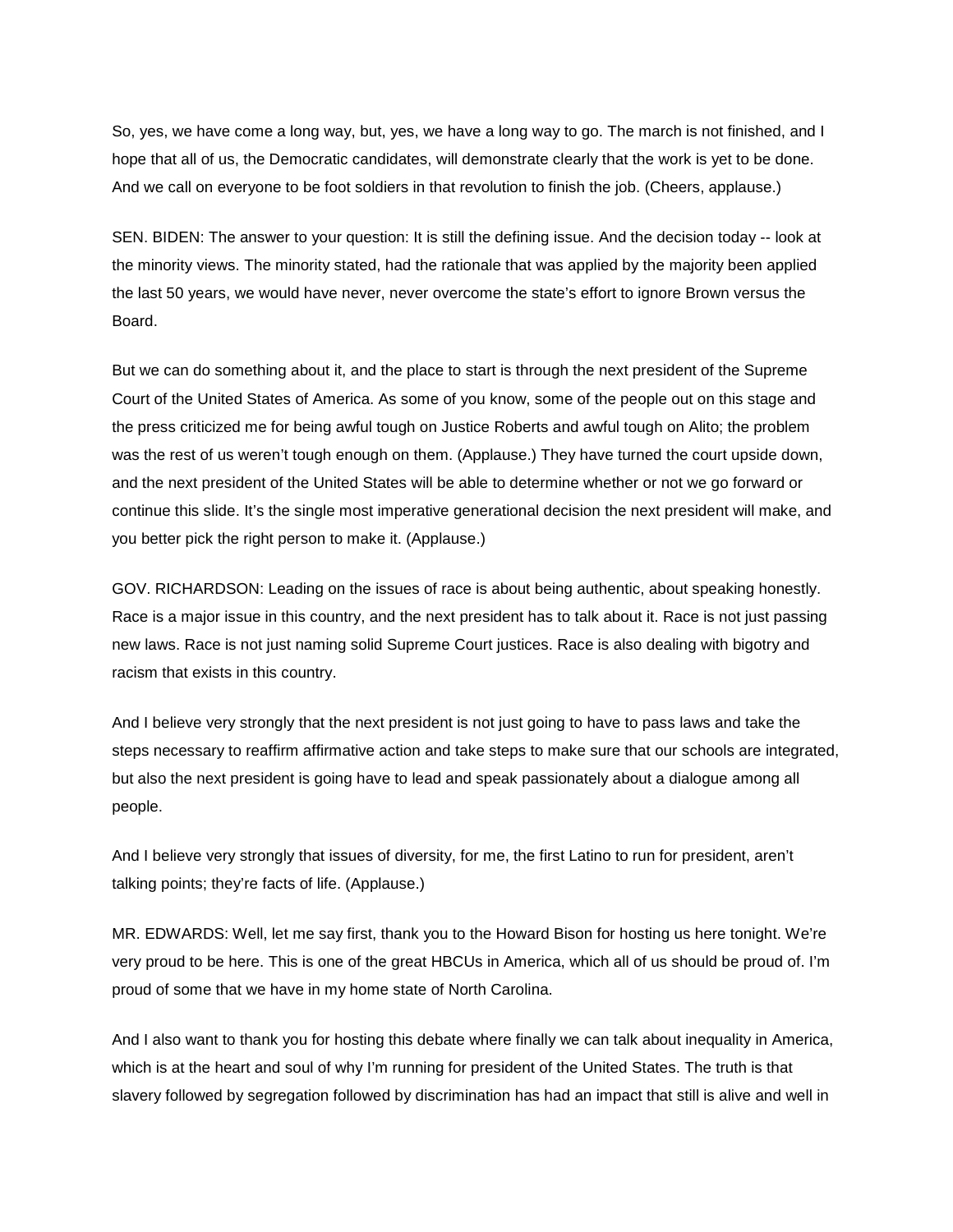America, and it goes through every single part of American life. We still have two public school systems in America. These two Americas that I've talked about in the past -- man, they are out there thriving every single day. We have two public school systems in America -- one for the wealthy, one for everybody else.

We have two health care systems in America, and we know that race plays an enormous role in the problems that African Americans face and the problems that African Americans face with health care every single day. There are huge health care disparities, which is why we need universal health care in this country. But we have work to do. All of us have work to do. And by the way, also making sure that every single American, including people of color, are allowed to vote and that their vote is counted in the election -- (applause) -- and that we know that their voice is heard in the election. But we have, all of us - all of us have a responsibility to build one America that works for everybody, across all racial barriers that still exist in this country. (Applause.)

SEN. OBAMA: First of all, thank you for the question. Tavis, thank you for helping to organize this. All the contributors of the covenant, thank you. And thank you to Howard and Dr. Swygert and all of you who have made me what I am. You know, this is where Thurgood Marshall and the team from Brown crafted their strategy. And if it hadn't been for them, I would not be standing here today. (Applause.)

And it was their fundamental recognition that for us to achieve racial equality was not simply good for African-Americans, but it was good for America as a whole; that we could not be what we might be as a nation unless we healed the brutal wounds of slavery and Jim Crow. Now, we have made enormous progress, but the progress we have made is not good enough. As many have already mentioned, we live in a society that remains separated in terms of life opportunities for African-Americans, for Latinos, and the rest of the nation. And it is absolutely critical for us to recognize that there are going to be responsibilities on the part of African-Americans and other groups to take personal responsibility to rise up out of the problems that we face.

But there has also got to be a social responsibility, there has to be a sense of mutual responsibility, and there's got to be political will in the White House to make that happen. (Applause.) That's what I'm committed to doing. That's the reason I'm running for president. (Cheers, applause.)

REP. KUCINICH: I want to share the remarks of Barack Obama, because the fact of the matter is that racial inequality is real, that it affects every area of our lives, as the Covenant pointed out. Now, it's interesting the philosophy that's guiding leaders at every branch of -- in the executive and the judicial branch of government, because they go out and tell people, "Pull yourselves up by the -- by your bootstraps," and then they steal their boots. (Laughter.)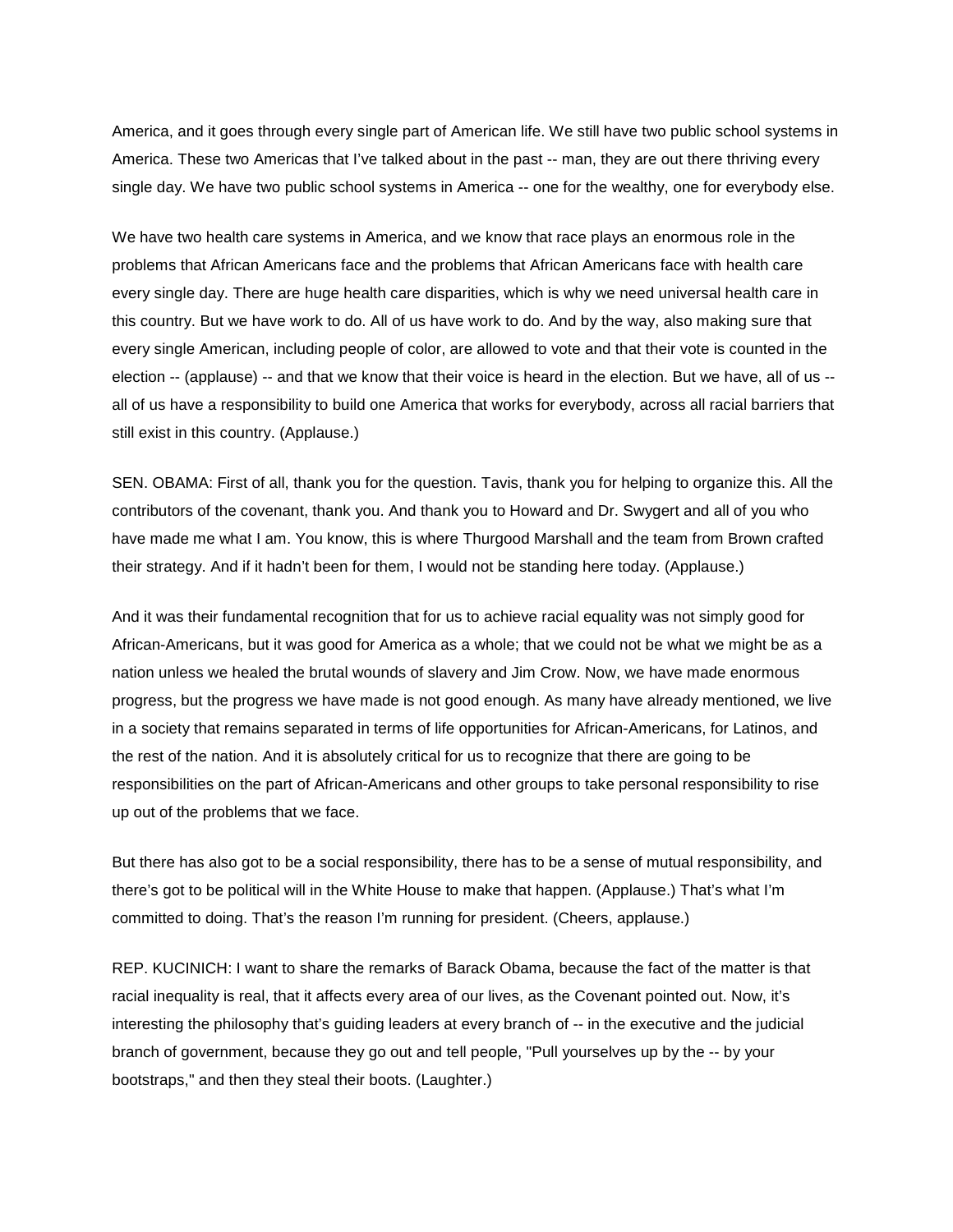We need to have a policy in education which first of all is guided by certain fundamental rights. Jesse Jackson, Jr., has a bill that makes having an equal opportunity for education a matter of a constitutional privilege. And with this Supreme Court ruling, it is imperative that we have a constitutional amendment guaranteeing educational opportunity equality. (Applause.)

Next, in the meantime, universal free kindergarten. Every child age 3, 4 and 5 should have access to full, quality daycare. Eliminate those disparities that we see early on in school. Eliminate No Child Left Behind, which is aimed at testing instead of improving children's educational opportunity through language, music and the arts. (Applause.) And finally, we need to take the resources away from war and military buildups and assure that every child should have a chance for a quality college education as well.

Thank you. (Cheers, applause.)

MR. GRAVEL: First off, let me thank the organizers. This is the fairest debate or forum that we've had thus far this year.

Let me add that racism was here with us at the beginning of this country. It was here in the last century, and it's going to be with us in the 21st century. And one of the areas that touches me the most and enrages me the most is our war on drugs that this country has been putting forth for the last generation.

In 1972, we had 179,000 human beings in jail in this country; today, it's 2.3 million, and 70 percent are black, African-Americans. (Light applause.) And I hope my colleagues will join me in standing up and saying, like FDR did with Prohibition, "We'll do away with that." And FDR did it. And if I'm president, I will do away with the war on drugs, which does nothing but savage our inner cities and put our children at risk. (Applause.)

There's no reason for this. There's not an American that doesn't understand the culture and the understanding that Prohibition was a failure, and so we repeat it again like we repeated Iraq after we had the failure of Vietnam. When will we learn? When we learn that the issue of drugs is a public health issue. Addiction is a public health issue, not a criminal issue where we throw people in jail and criminalize them to no advancement to the people -- (applause) -- and if there's one group of people in this country that needs to face up to that problem, and we have to face up to it, and that is the African American community.

(Applause.)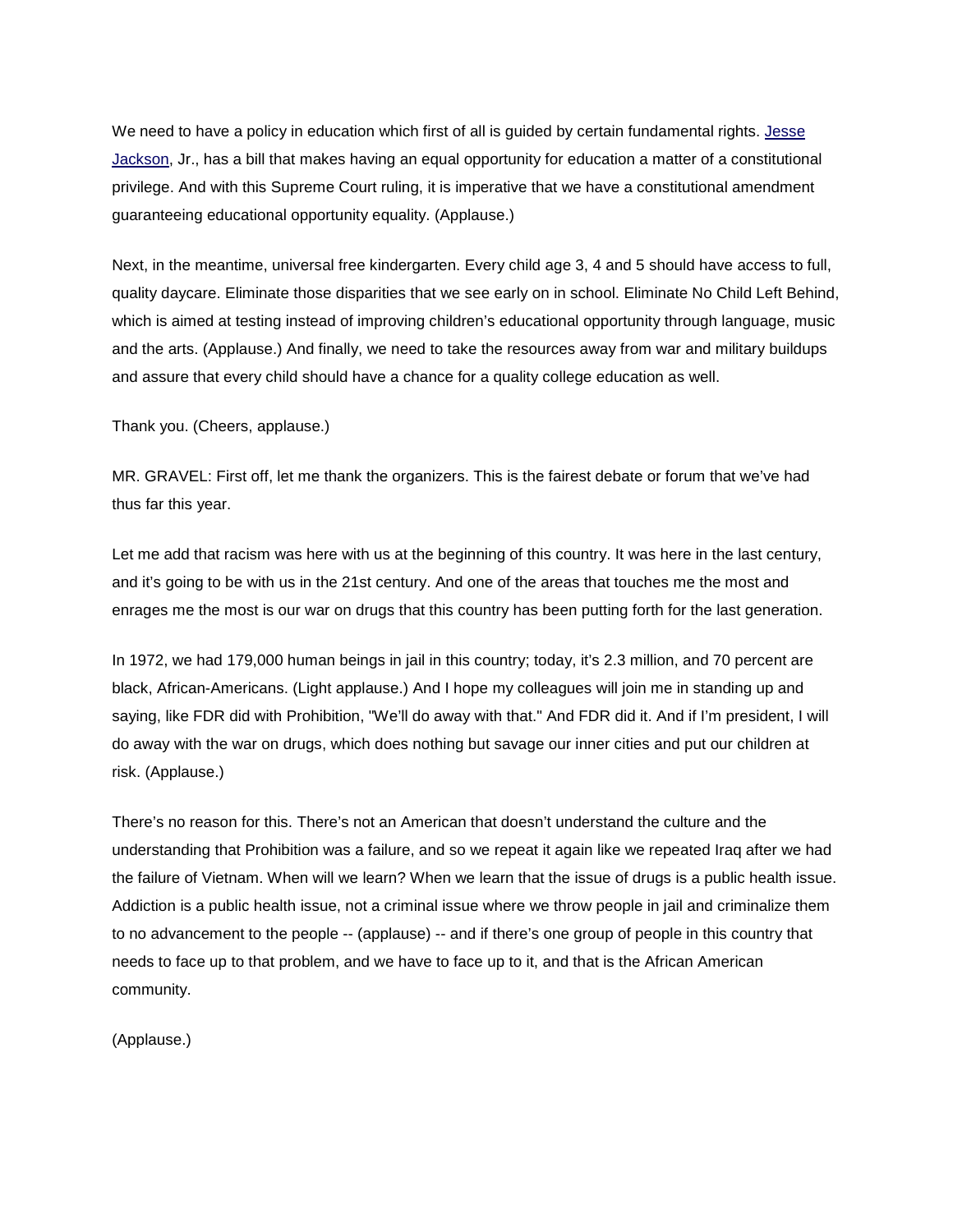MR. DODD: Well, let me add -- let me add my voice in thanking Howard University for hosting this this evening and Tavis, thank you as well.

It's an appropriate first question that was asked here. And to bring up the issue of education, of discrimination, at this wonderful institution is critically important. The shame of all of this is that long before the decision was reached today or yesterday in the Seattle cases, the shame of resegregation has been occurring for years in our country here. The reality that our public educational system is today a segregated system and that we have not taken enough leadership over the years to understand the great damage that has done to our country.

This evening there'll be many subjects that'll be raised, and important ones. None is more important, in my view, than the issue of education. Whether or not from the earliest education opportunity to the highest level of education opportunity, this is the key to equal access to our society. It is something that can never be taken away from you if you get it. To say today that you're going to exclude race as a means of allowing for the diversity in our communities is a major step backwards. And as president of the United States, I would use whatever tool is available to me to see to it that we reverse this decision today, get back on the track to see to it that our country once again will identify with the identity of unity as a nation, blind, if you will, to the racial distinctions in our society. That's the only way we're going to deal with the new frontiers of the 21st century. The barrios, the ghettos, and the reservations of our society. That's what I stand for, that's what we'll achieve as a Democratic administration.

## (Applause.)

MR. SMILEY: I want to thank Crecilla Owen Scott for her question. Crecilla, thank you very much. (Applause.)

MS. SCOTT: (Off mike) -- thank you --

MR. SMILEY: Please thank Crecilla for her question. (Applause.) It just -- it just seemed to make sense to us to start this conversation with a question from an everyday person in America.

Now I want to turn over this conversation to a terrific panel of journalists I've asked me to -- join me in handling questions this evening. Although I may use moderator discretion if necessary -- (mild laughter) - from time to time to remind you of that clock out there. So that you can know that we're keeping answers, by the way, to one minute per person.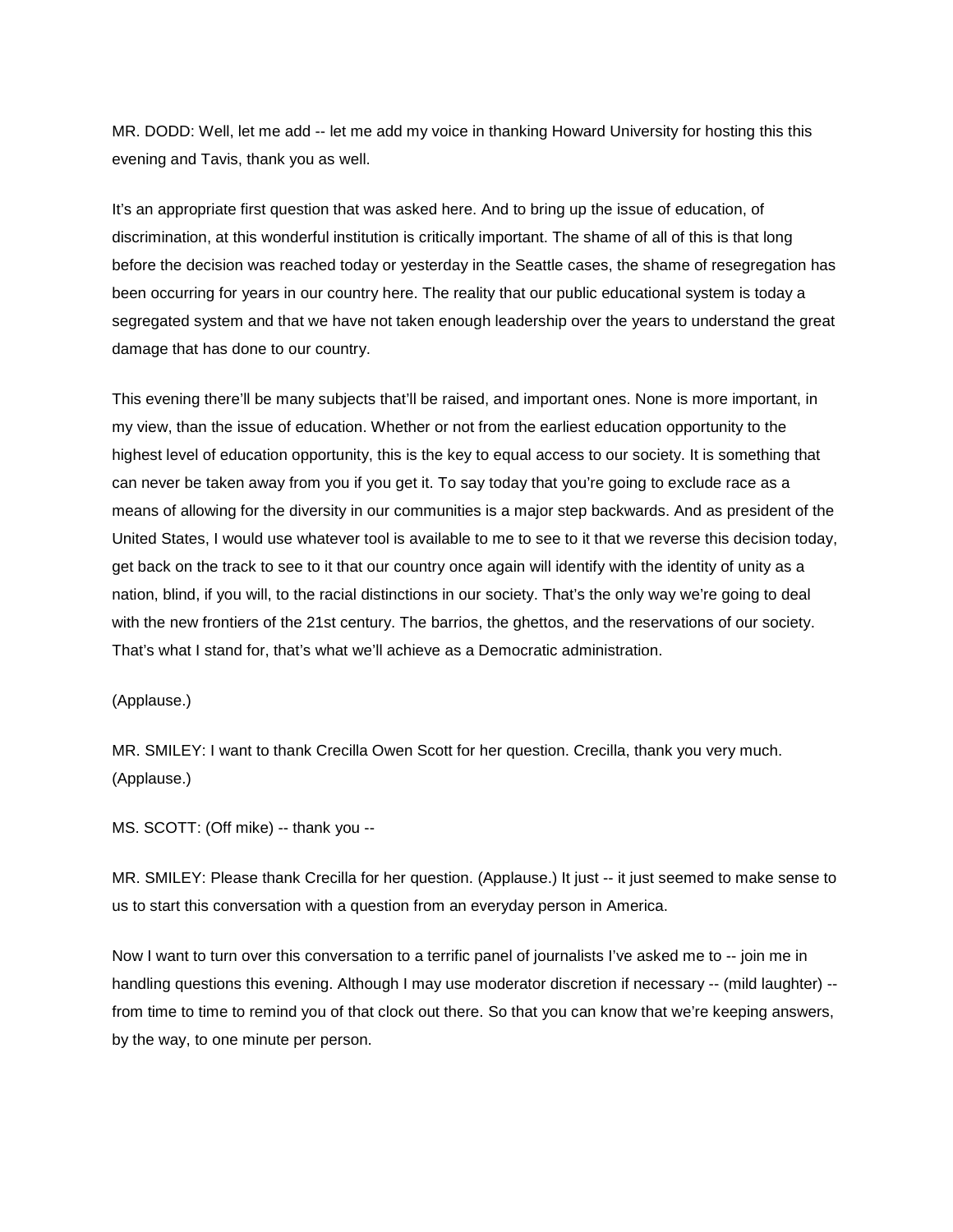First up, DeWayne Wickham, syndicated columnist for USA Today and the Gannett News Service. (Applause.) Next, Michel Martin, former "Nightline" correspondent and now host of her own NPR show called "Tell Me More." (Applause.) And Ruben Navarette, Jr., nationally syndicated columnist and member of the editorial board of the San Diego Union-Tribune. (Applause.) DeWayne Wickham's question will be answered first by Senator Joe Biden. MR. WICKHAM: Thank you, Tavis. This question is about the link between education and poverty. According to the Bureau of Labor Statistics, in 2006 the unemployment rate of black high school graduates -- black high school graduates -- was 33 percent higher than the unemployment rate for white high school dropouts. To what do you attribute this inequity, which keeps many black families locked in the grip of poverty?

SEN. BIDEN: You know, DeWayne, one of the things that we all talk about is this achievement gap. We should remind everybody that the day before a black child, a minority child, steps into the classroom, half the achievement gap already exists. That is, they already start behind. So the moment they walk into that school, they are already behind.

And that gap widens. And it widens because we do not start school earlier. We do not give single mothers in disadvantaged homes the opportunities that they need in order to know what to do to prepare their children. A mother who talks to her child on a regular basis from infancy to being a toddler, that child when it's two years old will have a vocabulary 300 words more than a child not talked to.

So it's simple. You've got to start off and focus on the nurturing and education of children when they're very young, particularly children from disadvantaged families. You've got to invest in starting kids in preschool at age four. They have a 20 percent better chance of graduating when they're there. And you've got to make sure, as you go through the system, you have smaller classrooms, better teachers in the disadvantaged schools.

MR. SMILEY: Senator Biden.

SEN. BIDEN: It's a -- time's up. Thank you.

MR. SMILEY: Sorry about that. (Applause.) Thank you very much, sir.

Governor. GOV. RICHARDSON: You know, sometimes when I talk about education, and this is the first time we have talked about it in any debate, the first thing you hear is, how are you going to pay for it? Nobody asks how we're going to pay for the war. (Applause.) But it's important to state that improving our schools, improving education, access to education to all Americans, should be America's foremost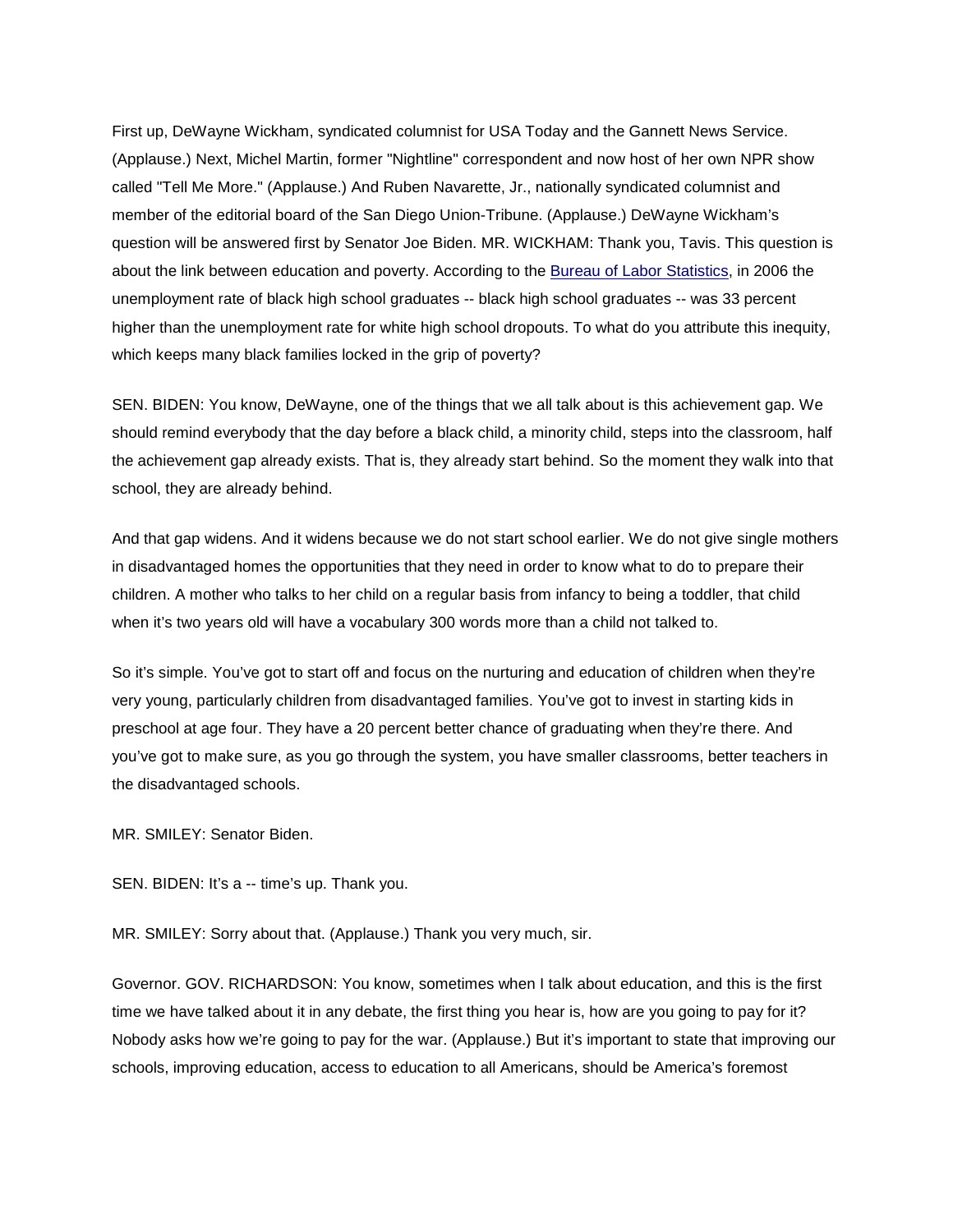priority. You know, I want to just state that for the record, I am for a minimum wage for teachers. The key to a good education is to pay our teachers and have accountability. (Applause.)

And we have to have also -- we have to make sure that we deal with this achievement gap. One out of two minorities in this country, one out of two African-American, Latino kids don't make it through high school. They drop out. That has to be combatted with at-risk programs, with programs that deal with more parental involvement. We have to start early, universal preschool. We did this in New Mexico. We did this. Kids under 4 -- full-day kindergarten.

MR. SMILEY: Governor --

GOV. RICHARDSON: We have to have healthy breakfast for every child.

And finally, we have to find a way to give every American access to a college education.

GOV. RICHARDSON: Thank you, sir. (Applause.)

Senator Edwards.

MR. EDWARDS: Let me say, first, DeWayne, this issue of poverty in America is the cause of my life. It's the reason I started a poverty center at the University of North Carolina. It's the reason I've been working so hard on this issue.

And I think the starting place is to understand that there is no one single cause of poverty. You know, when you have young African- American men who are completely convinced that they're either going to die or go to prison, and see absolutely no hope in their lives; when they live in an environment where the people around them don't earn a decent wage; when they go to schools that are second-class schools compared to the schools in wealthy suburban areas, they don't see anything getting better, there are lots of things that we need to do.

I actually agree with what Senator Biden said about early childhood, but I think we should start much earlier than 4 years of age, which is what the focus has been.

I think it's also true that we need to pay teachers better. I think we ought to actually provide incentive pay to get our best teachers in the inner-city schools and into poor rural areas where they're needed the most. But it goes beyond that. We also have to make work pay for young men who are graduating from high school, the very group that you're describing, which means we're going to have to do a whole group of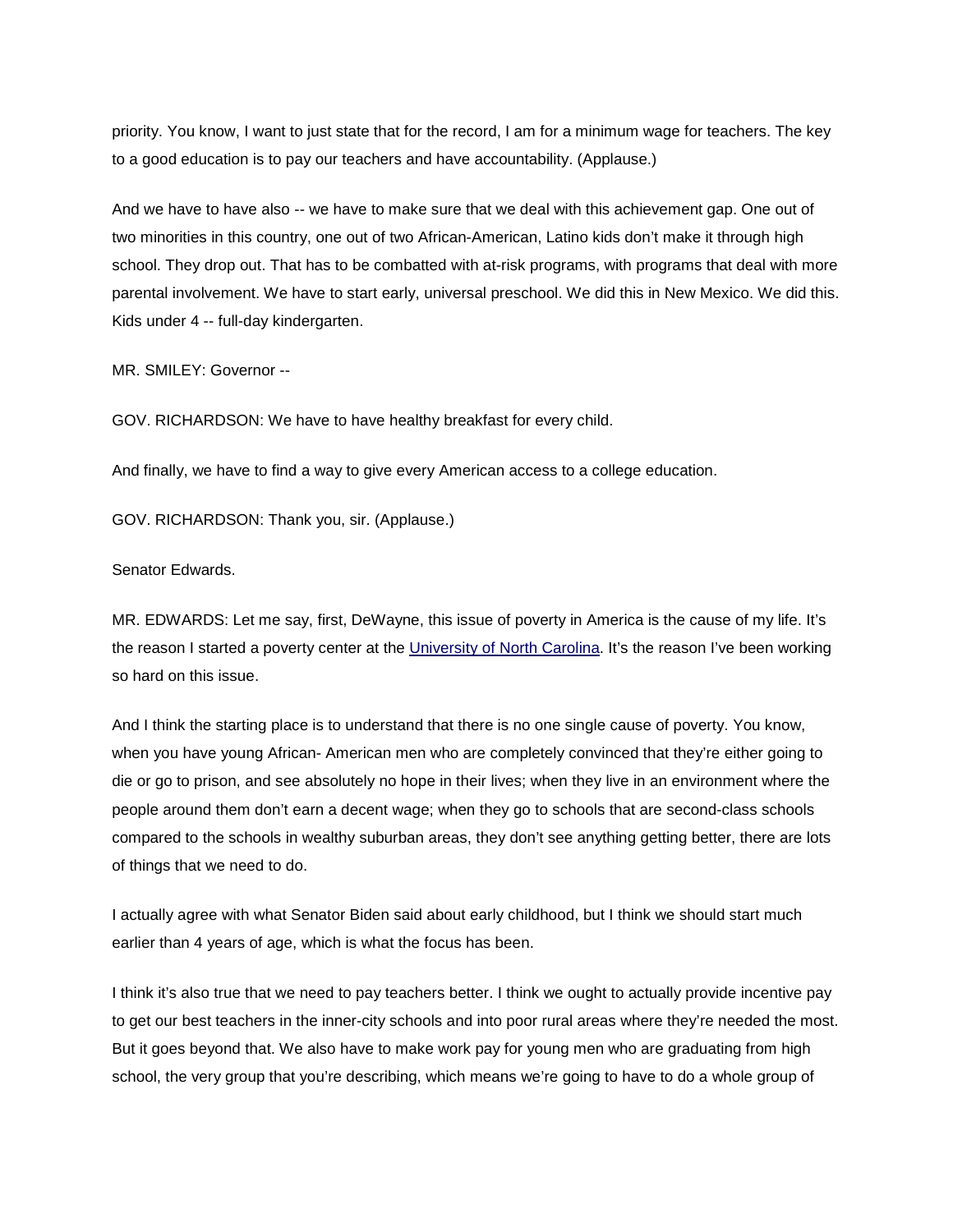things. We need to significantly raise the minimum wage. We need to strengthen the right to organize. And we need to help low-income families save --

MR. SMILEY: Senator Edwards.

MR. EDWARDS: -- so they're not prey to predatory lenders that are taking advantage of them today. (Applause.)

MR. SMILEY: Thank you, Senator.

#### Senator Obama?

SEN. OBAMA: A number of the things that we've got to do have already been mentioned. Early childhood education. And John's exactly right, it starts from birth. And where we can get parenting counselors to go in and work with at-risk parents, it makes an enormous difference.

We've got to make sure that teachers are going to the schools that need them the most. We're going to lose a million teachers over the next decade because the baby-boom generation is retiring. And so it's absolutely critical for us to give them the incentives and the tools and the training that they need not only to become excellent teachers but to become excellent teachers where they're most needed.

We're going to have to put more money into after-school programs and provide the resources that are necessary. When you've got a bill called No Child Left Behind, you can't leave the money behind for No Child Left Behind. And unfortunately, that's what's been done. (Applause.)

But the most important thing is that we recognize these children as our children. The reason that we have consistently had underperformance among these children, our children, is because too many of us think it is acceptable for them not to achieve. And we have to have a mindset where we say to ourselves, every single child can learn if they're given the resources and the opportunities. And right now that's not happening. We need somebody in the White House who's going to recognize these children as our own. (Applause.) REP. KUCINICH: Dr. King recognized that when there's a war, people of two countries suffer, because what he was talking about was the link between war and fear and poverty, as opposed to peace and security and prosperity. And so when we shift the paradigm of this country away from war, then we start to have the resources which must be there for education, for universal pre-kindergarten, for fullyfunded elementary and secondary education, for college for all. (Light applause.) But we have to remember that with a nation right now that will spend anywhere from 1 (trillion dollars) to \$2 trillion on this war, that is money out of the educational lives of our children. We need to remember the connection.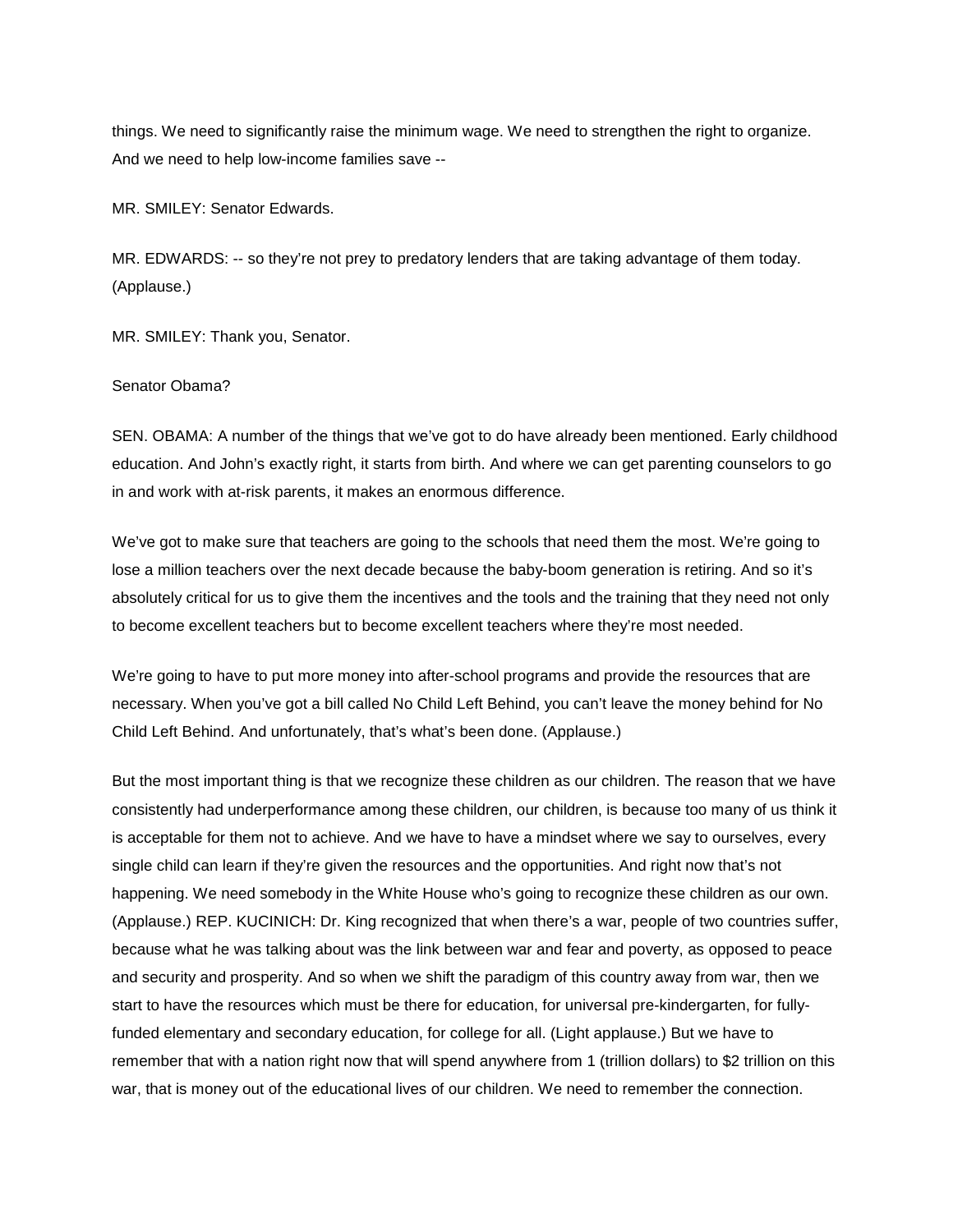(Cheers, applause.) I'm ready to see at least a 15 percent reduction in that bloated Pentagon budget, stop funding war, start funding education. That's where we get the money.

Thank you. (Cheers, applause.)

MR. GRAVEL: Dennis, you're a little too modest on that. I think we can cut a little more than 15 percent, very much so. Stop and think what the opportunity costs -- now, you have heard these nostrums before. I've been watching your heads. You're nodding on all the programs. You've heard it 10 years ago, you've heard 20 years ago -- why doesn't it change? The Democratic Party hasn't done appreciably better than the Republican Party in solving these problems. It has to be solved the people, not by your leaders. (Applause.)

Stop and think. When he's talking about the money we're squandering -- 21 million Americans could have a four-year college scholarship for the money we've squandered in Iraq -- (applause) -- 7.6 million teachers could have been hired last year if we weren't squandering this money. Now, how do you think we got into this problem? The people on this stage, like the rest of us, are all guilty and very guilty, and we should recognize that, because there is linkage! (Cheers, applause.)

MR. SMILEY: Senator Dodd? Yeah, time's up. I'm sorry. Senator Dodd? SEN. DODD: Thank you, Tavis.

As I said at the outset on the first question, I don't believe there's any other issue as important as this one we'll discuss this evening, as education. There's a lot of good talk here, and I admire the fact that my colleagues here and candidates all care deeply about this issue. I stand before you as a candidate. We have to make a decision about, who is our best candidate to win the presidency in 2008?

For 26 years, through five terms in the United States Senate, I have dedicated myself to this issue. I'm very proud of the fact that Marian Wright Edelman of the Children's Defense Fund has come to me over and over again, and proud to have authored the legislation to deal with the whole child, that authored the first child care legislation in this country, to begin in the earliest days to make sure that parents have the assurance that there will be a quality place for their child to be, and an affordable place, an available place, and then to begin with early childhood education, to see to it that we'd have a good Head Start program.

I'm proud of the fact that I was called the Senator of the Decade by National Head Start Association. (Applause.) I have walked the walk on these issues; I am committed to these issues. There's nothing that will be a higher priority to me as president of the United States than to see to it that America's children,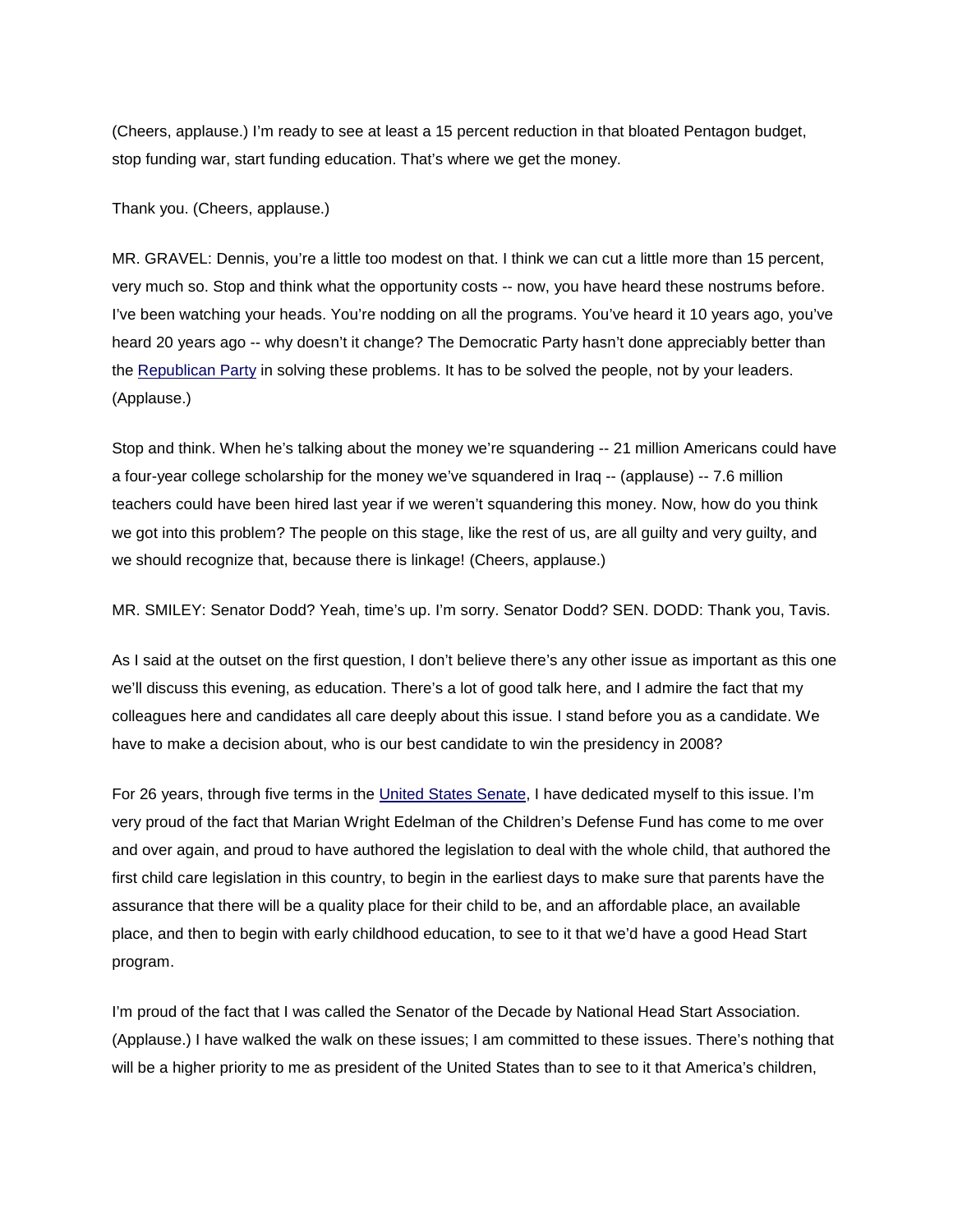from the earliest days of their arrival, certainly through the upper education branches of our educational system, have the equal opportunity.

None of us here can guarantee success --

MR. SMILEY: Senator Dodd.

SEN. DODD: -- but we have an obligation to guarantee an opportunity to that success. The key to that door is the education of the American child. (Applause.)

MR. SMILEY: Thank you, Senator.

SEN. CLINTON: Well, I really believe that it takes a village to raise a child -- (applause) -- and the American village has failed our children.

We have heard absolutely the right prescription. I have fought for more than 35 years for early childhood education, for more mentoring, for more parent education programs, to get our children off to a good start. I have fought to make sure that schools were fair to all children. That's the work I did in Arkansas, to try to raise the standards particularly for the poorest of our children, and most especially for minority children. And certainly in the White House years, and now in the Senate, I've continued that effort because I don't think there is a more important issue.

But I also believe we cannot separate the education part from the economic part. There is still discrimination in the workplace. There are still people who are turned down and turned away who have qualifications and skills that should make them employable. (Applause.) So this is a broader issue that we have to address.

MR. SMILEY: The next question, from Michel Martin of NPR, will be answered first by Governor Richardson.

MS. MARTIN: Thank you, Tavis.

Good evening, Governor. Good evening, candidates. I'm sure you'll agree there are a lot of beautiful young people out here in the audience today, and we're very pleased to be here at Howard University. So you can imagine how disturbed we were to find out from the Centers for Disease Control that African-Americans, though 17 percent of all American teenagers, they are 69 percent of the population of teenagers diagnosed with HIV/AIDS.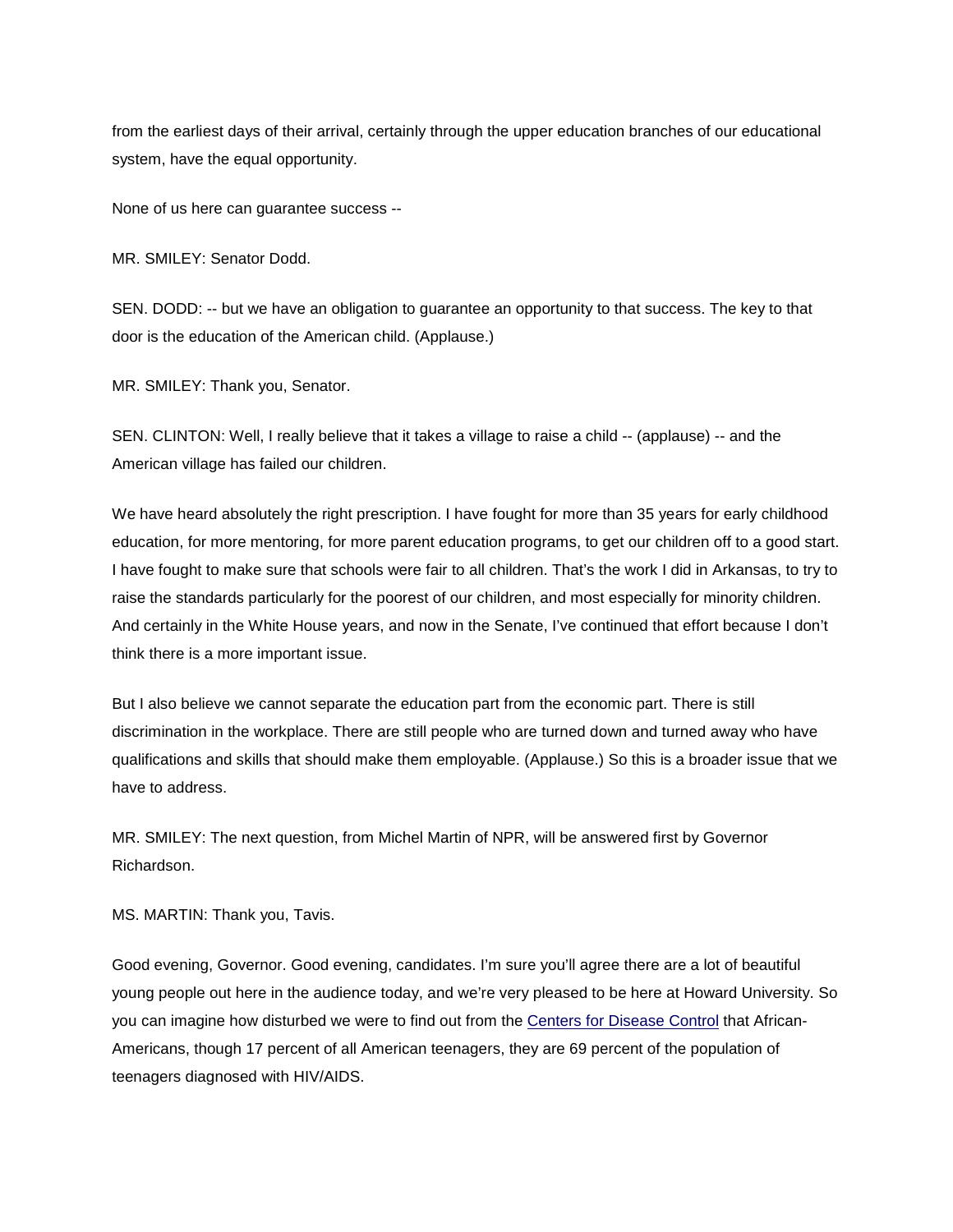Governor and candidates, what is the plan to stop and to protect these young people from this scourge?

GOV. RICHARDSON: It is a moral imperative that America have a policy to fight this dreaded disease both nationally and internationally. You got to make some tough choices. First, we've got to have -- we have to use needles. We have to be sure that we have efforts in the African-American community, in minority communities, to have comprehensive education. In addition, we have to deal with Africa. Close to 20 percent of the African people have some kind of HIV virus. It's important that the president of the United States make a major funding effort, a major commitment to deal with this issue. And here I'm going to say something positive about President Bush. His funding for Millennium accountability and Millennium appropriations has been relatively impressive.

And I believe it's important that not only we deal with this issue in this country, bring -- bringing condoms, finding ways to increase needles, penetrating minority outreach in communities --

MR. SMILEY: Governor, you have --

GOV. RICHARDSON: -- that's how to deal with it.

MR. SMILEY: Thank you very much.

Senator Edwards.

MR. EDWARDS: Thank you very much for the question.

African-American women are 25 times as likely to be infected with AIDS today in America than white women. Over half of the new diagnoses of AIDS in America are African-Americans. So this is obviously having a disproportionate effect on people of color and on the African-American community.

I was in a medical center in Los Angeles just a few days ago, where they're providing treatment and help to those who -- first to determine whether they have AIDS; second, to provide them the treatment and the drugs that they need.

But we shouldn't be dependent on private funding to do what needs to be done about a scourge that exists in America, and particularly exists among African-Americans in America. Here are the three things I think we need to do.

First, we need to fully fund finding a cure for AIDS, so we can end this scourge once and for all. (Applause.)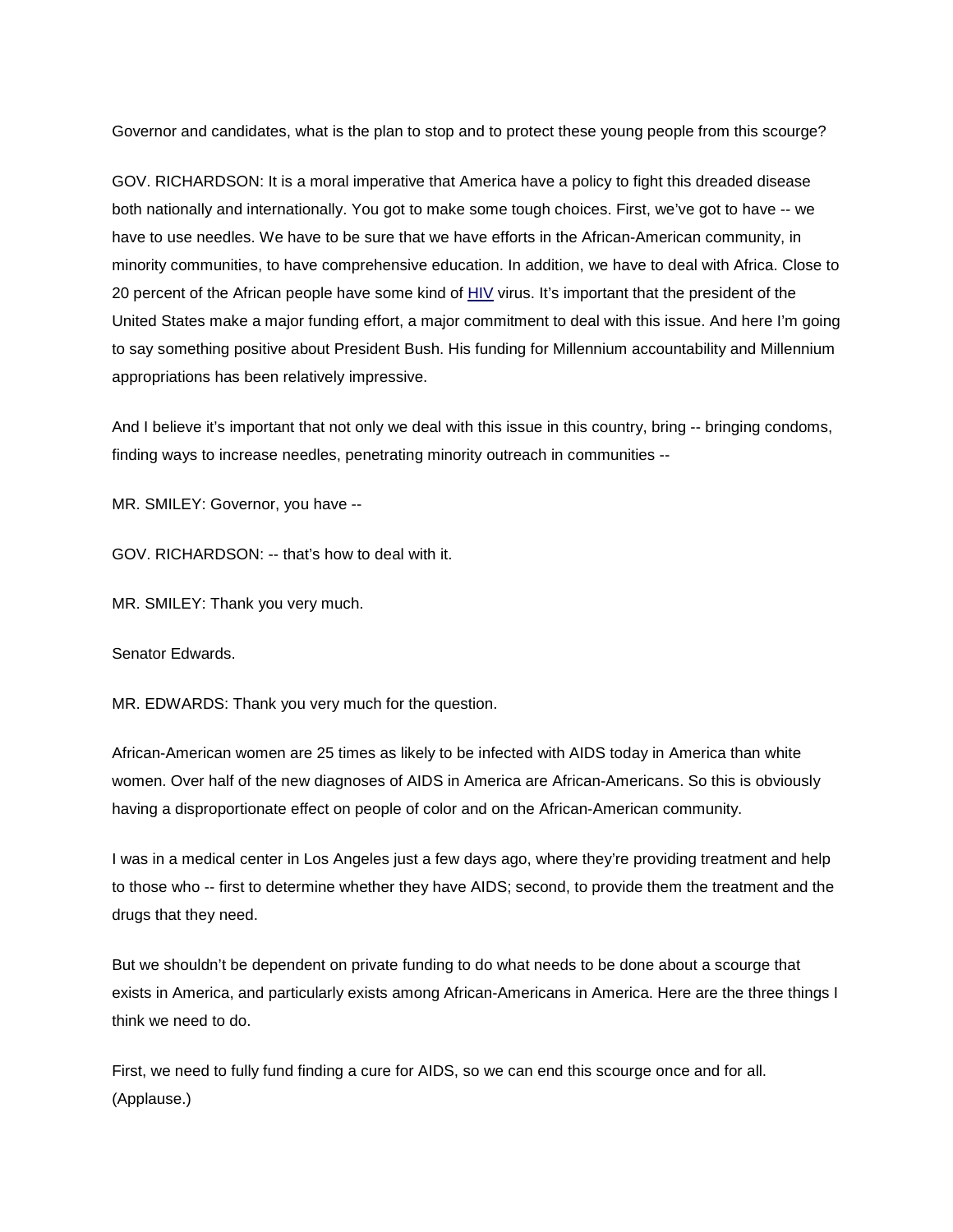Second, we need to fully fund the legislation, the law known as Ryan White, to make sure that the treatment is available for anybody who's diagnosed with AIDS. (Applause.)

And then finally we need to ensure that Medicaid covers AIDS drugs and AIDS treatment -- (applause) - to make sure that people get the treatment they need, particularly low-income families who get the -- who are diagnosed with AIDS -- low-income individuals.

MR. SMILEY: Senator Obama.

SEN. OBAMA: I think John's prescriptions are right. I would add the issue of prevention -- involves education. And one of the things that we've got to overcome -- (applause) -- one of the things we've got to overcome is a stigma that still exists in our communities. We don't talk about this. We don't talk about it in the schools. Sometimes we don't talk about it in the churches. It has been an aspect of sometimes homophobia that we don't address this issue as clearly as it needs to be.

And I also think there's a broader issue, though, here, and this is going to be true on all the issues we talk about -- the problems of poverty, lack of health care, these are -- lack of educational opportunity -- are all interconnected. And to some degree, the African-American community is weakened. It has a disease to its immune system. When we are impoverished, when people don't have jobs, they are more likely to be afflicted not just with AIDS but with substance abuse problems, with guns in the streets. And so it is important for us to look at the whole body here and make absolutely certain that we are providing the kinds of economic development opportunities and jobs that will create healthier communities, that we've got universal health care that ensures that people can get regular treatments. Those are the kinds of strategies that over the long term are going to make a difference in our communities.

MR. SMILEY: Thank you, sir.

Congressman? (Applause.)

REP. KUCINICH: When you think about the statistics that have been cited here, you realize that it's time to get real about health care and education in America. We need to understand that the ability of our public schools to be able to communicate sex education as a priority at the early age helps children to understand the consequences of their action.

But there's another dimension here, too, and that is we have a nation of such wealth, yet we have 46 million Americans without any health insurance, another 50 million underinsured. It's time for us to make every American know that they should have access. It is a basic right in a Democratic society. We should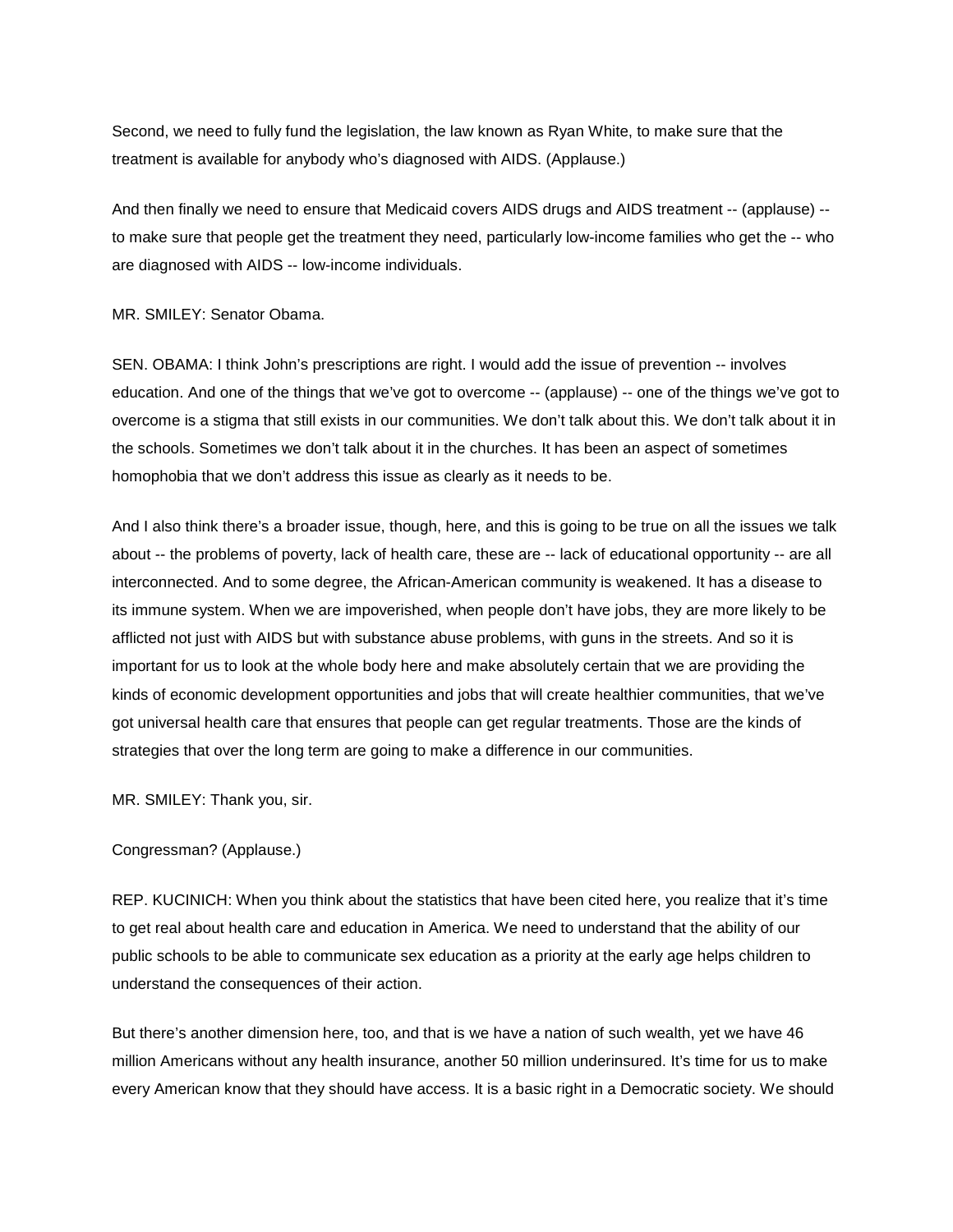be able to fund all those diseases where people are suffering and they need care, but we have to end that for-profit medicine. It is time to take the for- profit insurance companies out of the business -- (applause) -- Michael Moore is right about this, by the way -- and have a not-for- profit health care where everyone's covered.

MR. SMILEY: Senator Gravel?

MR. GRAVEL: I touched on it earlier. The scourge of our present society, particularly in the African-American community, is the war on drugs. I'll repeat again as a challenge to my colleagues on this stage, that if they really want to do something about the inner cities, if they really want to do something about what's happening to

the health of the African-American community, it's time to end this war.

There's no reason to continue it in the slightest. All it does is create criminals out of people who are not criminals.

Education? Yes. Health care? Yes. But understand that the health care that we're talking about, by and large, is going backwards, going backwards. We're subsidizing the insurance companies. And all the plans that I've heard of, except Dennis's, is a continued subsidization of the insurance companies.

Please, put pressure on these people to step up and end this war on drugs, which is ravishing your community. (Applause.)

MR. SMILEY: Senator, thank you.

Senator Dodd.

SEN. DODD: Well, thank you.

I want to -- I'd certainly underscore a number of the suggestions that have been made dealing with this. I'd add another one additionally, and that is the -- a need for far broader usage of school-based clinics in our society, where children have the opportunity to be able to confront and talk with people that may be willing to give them the kind of sound advice they need on sexual education and the like.

But also each and every one of us can play a role in this. There's a job, obviously, for government here in funding and support. But I believe that each and every citizen bears a responsibility to reach out and do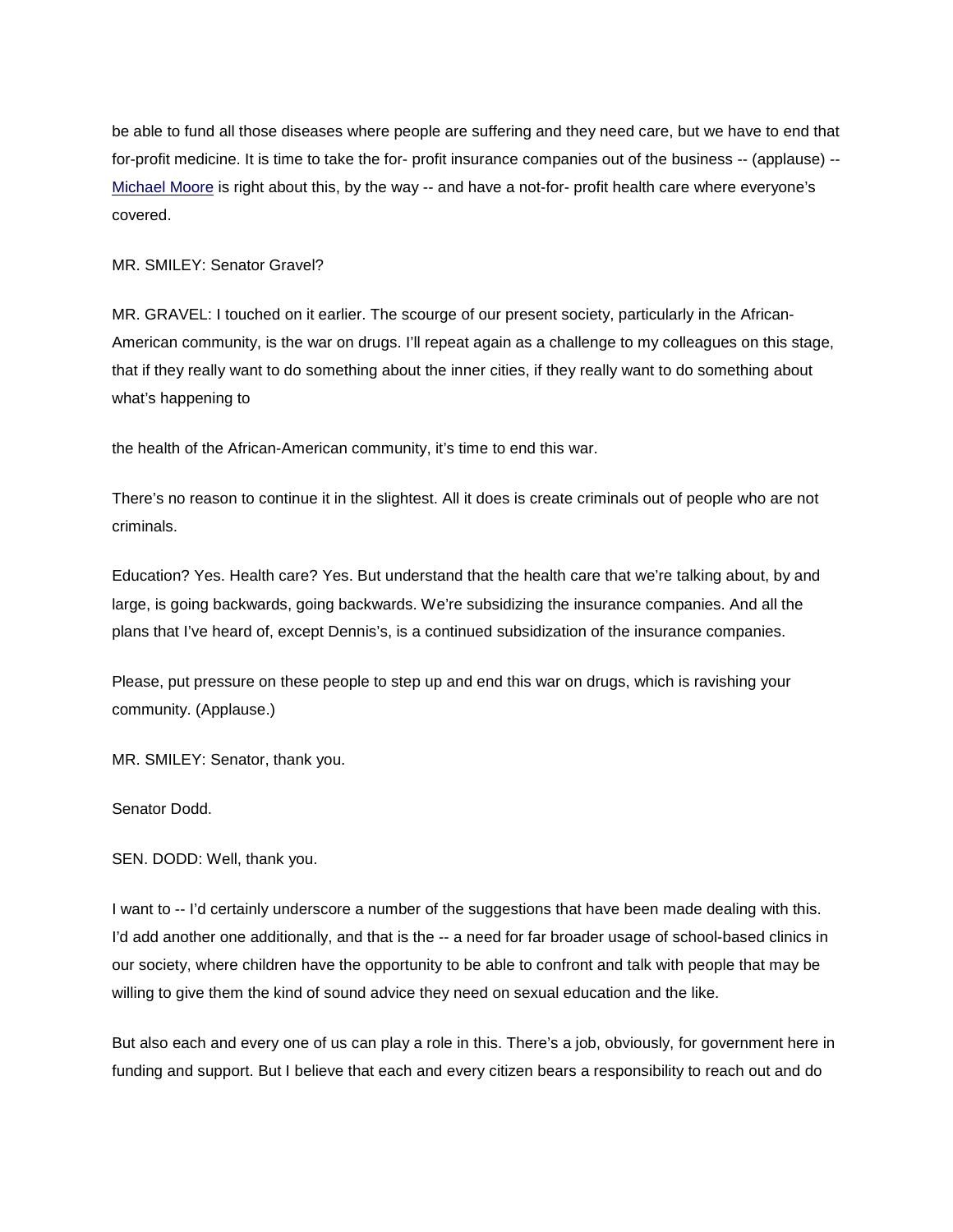what they can to educate a child. Our church is doing this in many ways. We need to do a better job in our schools, inviting parents and insisting there be more participation in our school systems.

It isn't just HIV/AIDS. The minority community, the African American community, in our country suffers from a lack of access to a wide variety of health care needs. Infant mortality among the black community is two-and-a-half times what it is in the white community. The problems of cardiovascular diseases, obesity, diabetes -- you go down a long list. (Applause.)

It isn't just AIDS; it's a wide range of these issues. And we need to begin to address this issue by understanding that it isn't just universal coverage but access to that coverage which has been missing --

MR. SMILEY: Senator Dodd.

SEN. DODD: -- and to understand there's a variety of issues that need to be addressed in addition to HIV/AIDS.

MR. SMILEY: Senator Dodd. (Laughter.)

SEN. DODD: But each and every one of us as citizens can make a difference. (Applause.)

MR. SMILEY: Senator Clinton.

SEN. DODD: I was going to say, Tavis, I was going to say, I'll take Global Warming for 600 here. I thought maybe -- (laughter).

MR. SMILEY: Yeah, and I -- Senator.

SEN. DODD: (Laughs.)

MR. SMILEY: Senator Dodd.

SEN. DODD: Sort of the end of the line here.

MR. SMILEY: Senator Dodd, and I was going to say, well -- you Paris Hilton, you'd have an hour, but you're not, so -- (laughter).

SEN. CLINTON: That was good. That was good, Tavis.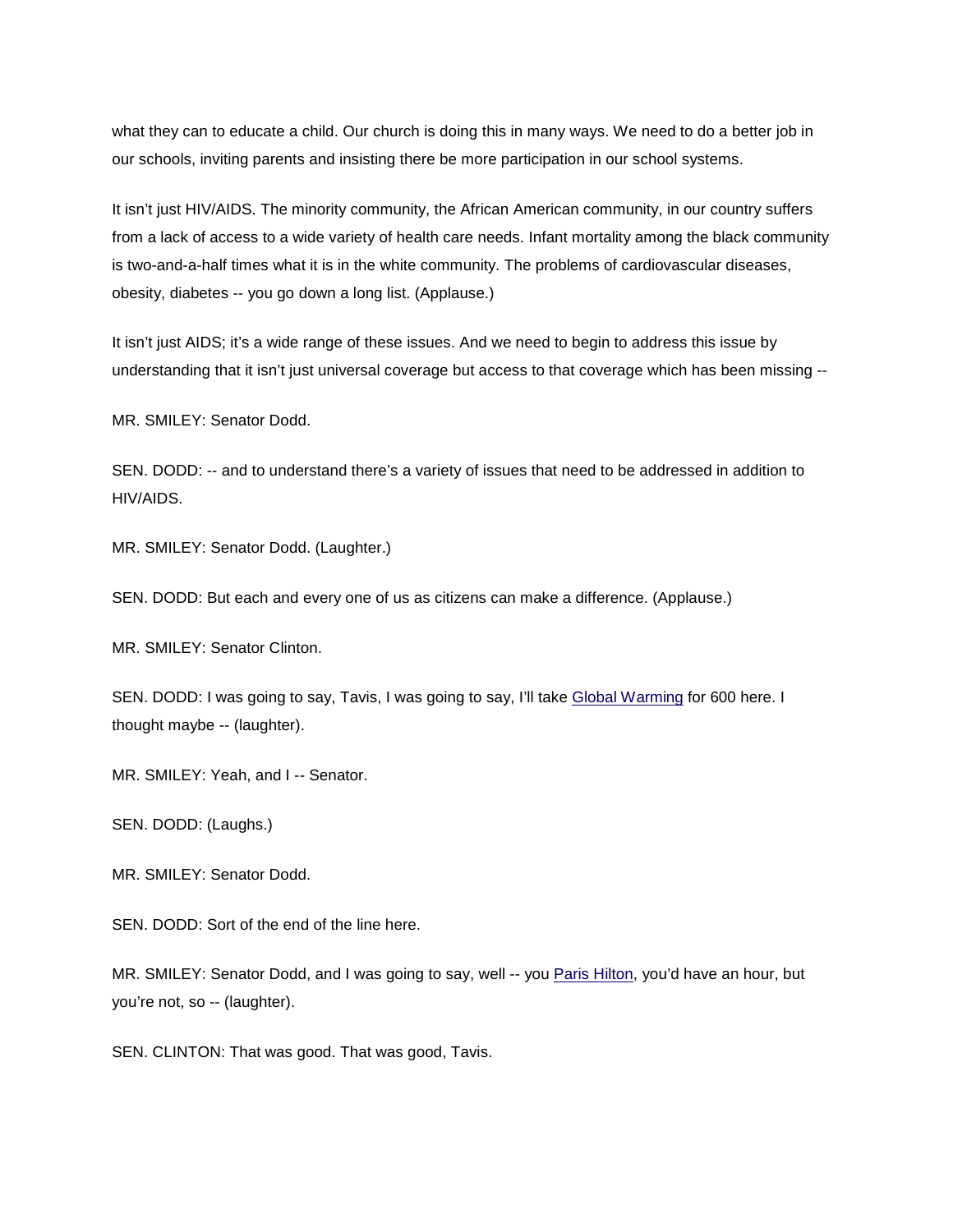You know, it is hard to disagree with anything that has been said, but let me just put this in perspective. If HIV/AIDS were the leading cause of death of white women between the ages of 25 and 34, there would be an outraged outcry in this country. (Cheers, applause.)

So let me quickly say -- before I get compared to Paris Hilton -- (laughter) -- that yes, we have to do all of this, and I'm working on this. I'm working to get Medicaid to cover treatment. I'm working to raise the budget for Ryan White, which the Bush administration has kept flat, disgracefully so, because there are a lot of women, particularly, who are becoming infected in poor rural areas as well as underserved urban areas in states where, frankly, their state governments won't give them medical care.

So this is a multiple dimension problem. But if we don't begin to take it seriously and address it the way we did back in the '90s, when it was primarily a gay men's disease, we will never get the services and the public education that we need. (Cheers, applause.)

MR. SMILEY: Senator Biden.

SEN. BIDEN: I will try to answer your question directly. You said, how do we prevent -- prevent -- these 17-year-olds from getting AIDS, HIV, how do you prevent that. All the things that were said here are good ideas; they don't prevent that. What's happened is there is a policy of neglect, denial and lack of honesty out there. The fact of the matter is, what Hillary points out, there's neglect on the part of the medical and the white community focusing on educating the minority community out there.

I spent last summer going through the black sections of my town, holding rallies in parks, trying to get black men to understand it is not unmanly to wear a condom, getting women to understand they can say no, getting people in the position where testing matters. I got tested for AIDS. I know Barack got tested for AIDS. (Laughter.) There's no shame in being tested for AIDS. It's an important thing.

Because the fact of the matter is, in the community, in the communities engaged in denial, they're engaged in denial, no one wants to talk about it in the community, and we do not have enough leaders, in the community and outside the community, demanding we face the reality, confront the men in the community, as well as the women, letting them know there are alternatives. (Applause.)

MR. SMILEY: Thank you.

SEN. OBAMA: Tavis, Tavis, Tavis, I just got to make clear -- I got tested with Michelle. (Laughter, applause.)

MR. SMILEY: Ah.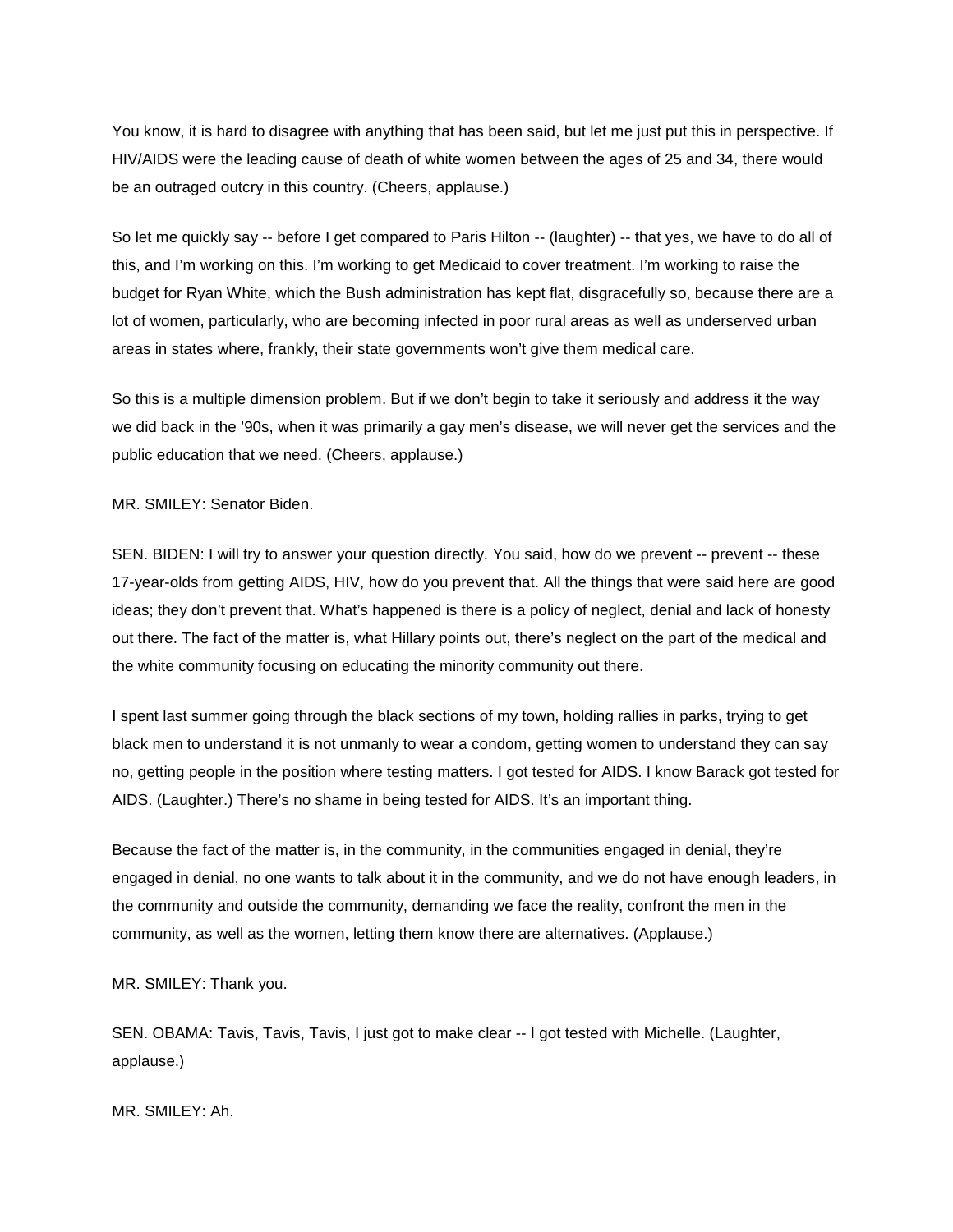SEN. OBAMA: In -- when we were in Kenya in Africa. So I want to --

MR. SMILEY: All right.

SEN. OBAMA: I don't want any confusion here about what's going on. (Applause continues.)

MR. SMILEY: All right.

SEN. BIDEN: And I got tested to save my life, because I had 13 pints of blood transfusion.

SEN. OBAMA: I was tested with my wife.

MR. SMILEY: And I'm sure Michelle appreciates you clarifying it.

SEN. OBAMA: In public. (Laughter.)

MR. SMILEY: Let me take now moderator's privilege here. We unapologetically tonight want to cover as much as we can, and I know the candidates appreciate topics they haven't had a chance to address heretofore. So after the question that Mr. Navarrette will ask, that will be first answered by Senator Edwards, we will then cut your responses to 30 seconds to cover more subject matter tonight. And I thank you for your cooperation.

But you will have a minute --

MR. EDWARDS: We have 30 seconds on this --

MR. SMILEY: You have a minute to answer this question, a minute to answer this question. Then we'll go to 30 seconds for the remainder of the conversation.

MR. EDWARDS: Okay.

MR. SMILEY: Mr. Navarrette.

MR. NAVARRETTE: Thank you, Tavis.

This week billionaire Warren Buffett said that the very wealthy aren't taxed nearly enough. In fact, he noted -- (applause) -- in fact, he noted that he's taxed at a lower rate than some of his employees, who earn much less. Do you agree that the rich aren't paying their fair share of taxes? And if so, what would you do about it?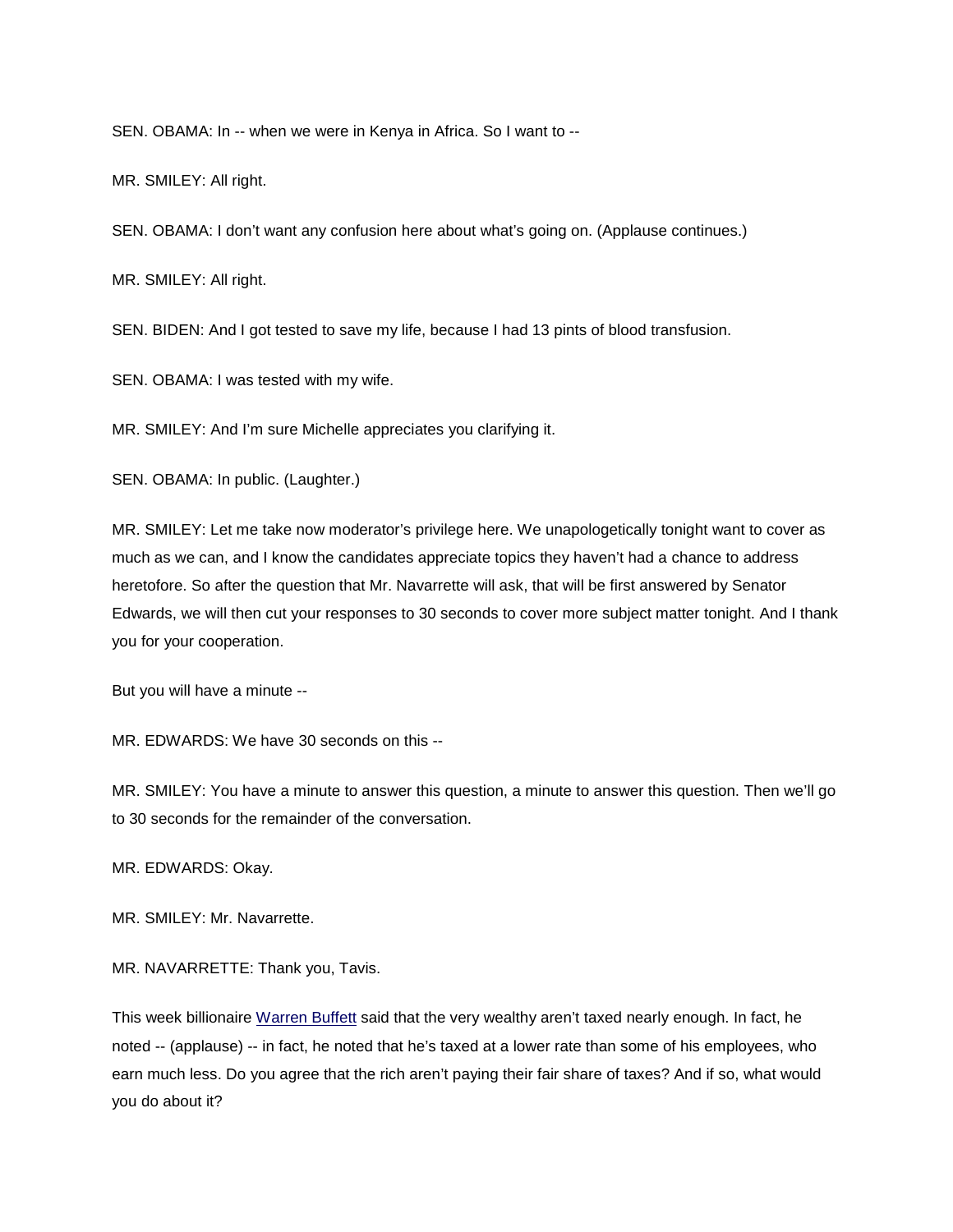MR. EDWARDS: Well, I think we have -- in fact, I've heard Warren Buffett himself talk about the genetic lottery that we have in America, where, you know, the family you're born into has an awful lot to do with what happens with your life.

And what we want to do, I think, is live in an America where, no matter who your family is or what the color of your skin or where you're born, everybody gets the same chance to do well. And people who have done well ought to have more responsibility to pay back to the country and to the community and those around them.

I think there are at least a couple things we need to do. First, we need to get rid of George Bush's tax cuts for rich people -- (applause) -- which have distorted the tax system in America. I would use that money to pay for universal health care, to make sure everyone's covered.

But the second problem that he's talking about is, we have a capital gains rate, 15 percent, which is the rate that most pay on their investment income, like Warren Buffett, that's significantly lower than the tax rate that his secretary pays.

MR. SMILEY: Senator Edwards --

MR. EDWARDS: That's not right. There is a moral disconnect. We ought to honor work in this country, not just wealth.

MR. SMILEY: Thank you, sir. (Applause.)

SEN. OBAMA: There's no doubt that the tax system has been skewed. And the Bush tax cuts -- people didn't need them, and they weren't even asking for them, and that's why they need to be less, so that we can pay for universal health care and other initiatives.

But I think this goes to a broader question, and that is, are we willing to make the investments in genuine equal opportunity in this country? People aren't looking for charity, and one of the distressing things sometimes when we have a conversation about race in America is that we talk about welfare and we talk about poverty, but what people really want is fairness. They want people paying their fair share of taxes. (Applause.) They want that money allocated fairly.

One of the distressing things about Katrina was the fact -- not only that the Bush administration did not -- (audio break from source) -- before the hurricane struck, and that is because we have not made systematic investments. And the only way we're going to make it is by making sure that those of us who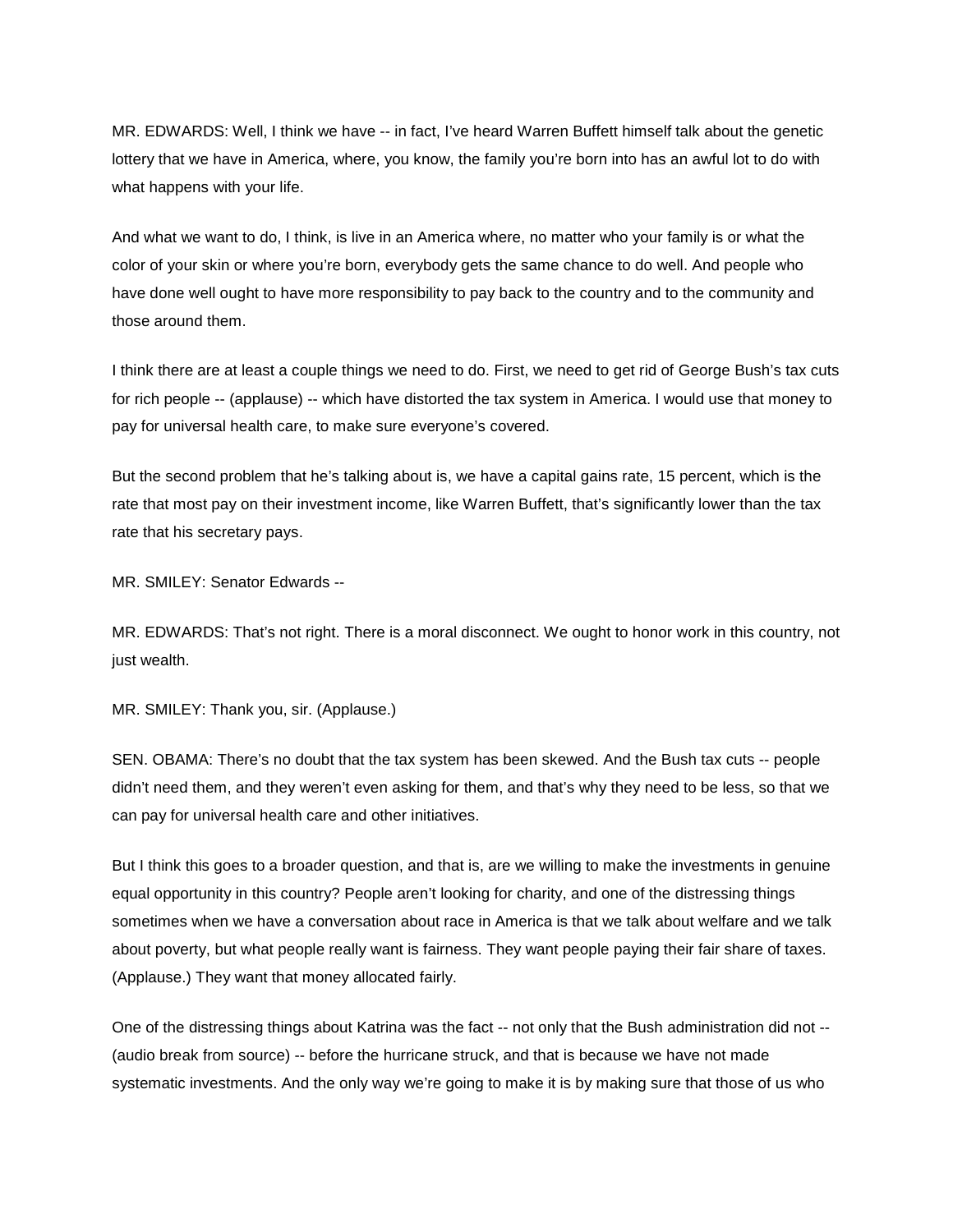are fortunate enough to have the money actually make a contribution for all the programs that we've been talking about tonight.

#### MR. SMILEY: Congressman? (Applause.)

REP. KUCINICH: There's three questions involved here: What are we taxed? Who is paying? And how are our tax dollars spent? Right now we know that those who are in the highest brackets are not paying a fair share. We understand that. And we also understand that a lot of these corporations are taking their business offshore so they can offshore their profits and escape paying tens of billions of dollars in taxation. And we also know that our tax dollars right now are being spent overwhelmingly on war and military buildup. I want to see a new direction. (Applause.) I want to see the wealthy pay their fair sure. I want to make sure that these corporations have to -- if they have an American name, they have to pay taxes here, and I want to see the end of war as an instrument of policy.

#### MR. SMILEY: Senator Gravel? (Cheers, applause.)

MR. GRAVEL: I want to say that none of you are going to live in your lifetime to see our system of taxation change, based upon what you've heard here. I was -- (laughter) -- I was eight years on the Finance Committee -- none of them have served on that committee -- and I'll tell you, the code stands that high and there's not a human being alive that understands it.

And it's with Democrats, with Republicans, they take care of the people. Do you think it's accident that all of a sudden we wake up, that the wealthy aren't paying a fair share? The only way they're going to pay a fair share is wipe out the income tax -- it is corrupt, it's corrupting our society -- (applause) -- and begin to put in place a tax that everybody will know what everybody's paying, and that's a retail sales tax. And you can make it as progressive as you want. Keep in mind, a tax where everybody will know what everybody is paying.

MR. SMILEY: Senator Gravel, thanks.

MR. GRAVEL: You won't see it with this.

MR. SMILEY: Senator Dodd.

SEN. DODD: Thank you, Tavis.

I happen to believe very strongly that our tax and fiscal policies ought to reflect our moral values and that our tax and fiscal policies ought to be fair, responsible, and pro-growth, as well. We live in a society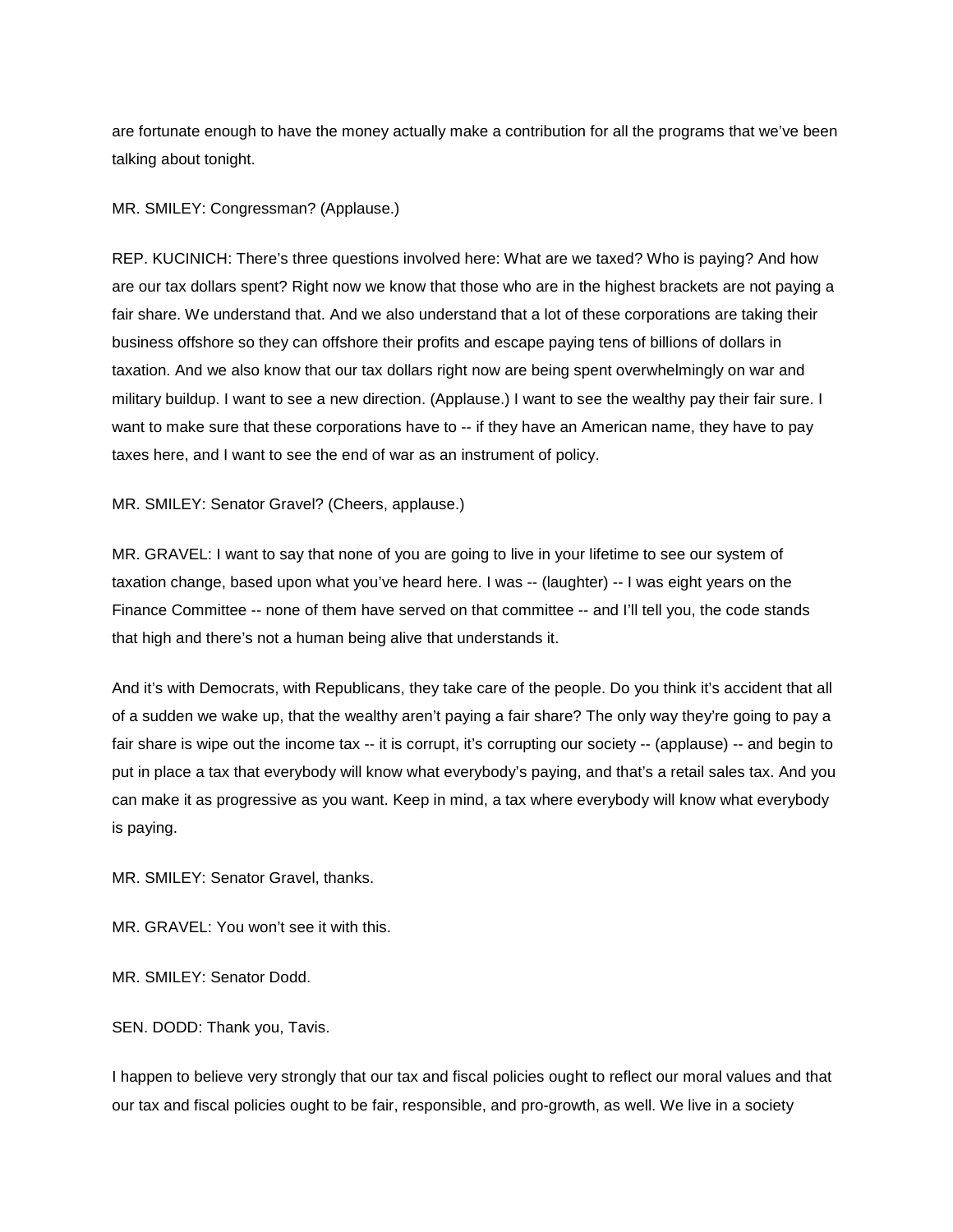where obviously it's going to be important to expand our economy so that jobs will be created, businesses can grow, people have an opportunity in this life.

I'm deeply disappointed, as many. We had a very good period of time, I might say, under the Clinton administration, where we balanced the budget. We had a tax policy that was much more fair. We need to get back to those days again where we had that kind of fiscal policy.

One of the taxes that needs to be addressed -- because we're losing manufacturing jobs in this country. We today reward industries that leave America by giving them tax breaks. I would like to see us reward companies that stay in our inner cities, go to places where jobs ought to be created. (Applause.) That to be a part of our tax policy as well.

MR. SMILEY: Thank you.

Senator Clinton.

SEN. CLINTON: Well, I clearly think that our economy was working a lot better in the 1990s. We had the creation of 22 million new jobs, a balanced budget and a surplus. And certainly when the Bush administration came in, they were determined to tilt the balance back toward the privileged.

We are paying a very big price for this, because middle-class and working families are paying a much higher percentage of their income. That was Warren Buffett's position, that he pays about 17 percent, because don't forget, it's the payroll tax plus the income tax. And when you cut off the contribution at \$90,000, \$95,000, that's a lot of money between 95,000 (dollars) and the 46 million (dollars) that Warren Buffett made last year. And he's honest enough to say, look, tax me, because I'm a patriotic American and I want to make sure our country stays strong and is fair.

So, yes, we have to change the tax system, and we've got to get back to having those with the most contribute to this country. (Applause.)

MR. SMILEY: Thank you, Senator.

Senator Biden.

SEN. BIDEN: Warren -- Warren Buffett is right. I would eliminate the tax cut for the wealthy. They didn't ask for it, as someone earlier said. They don't need it. They're as patriotic as anyone else if you ask them, and we've asked nothing of them.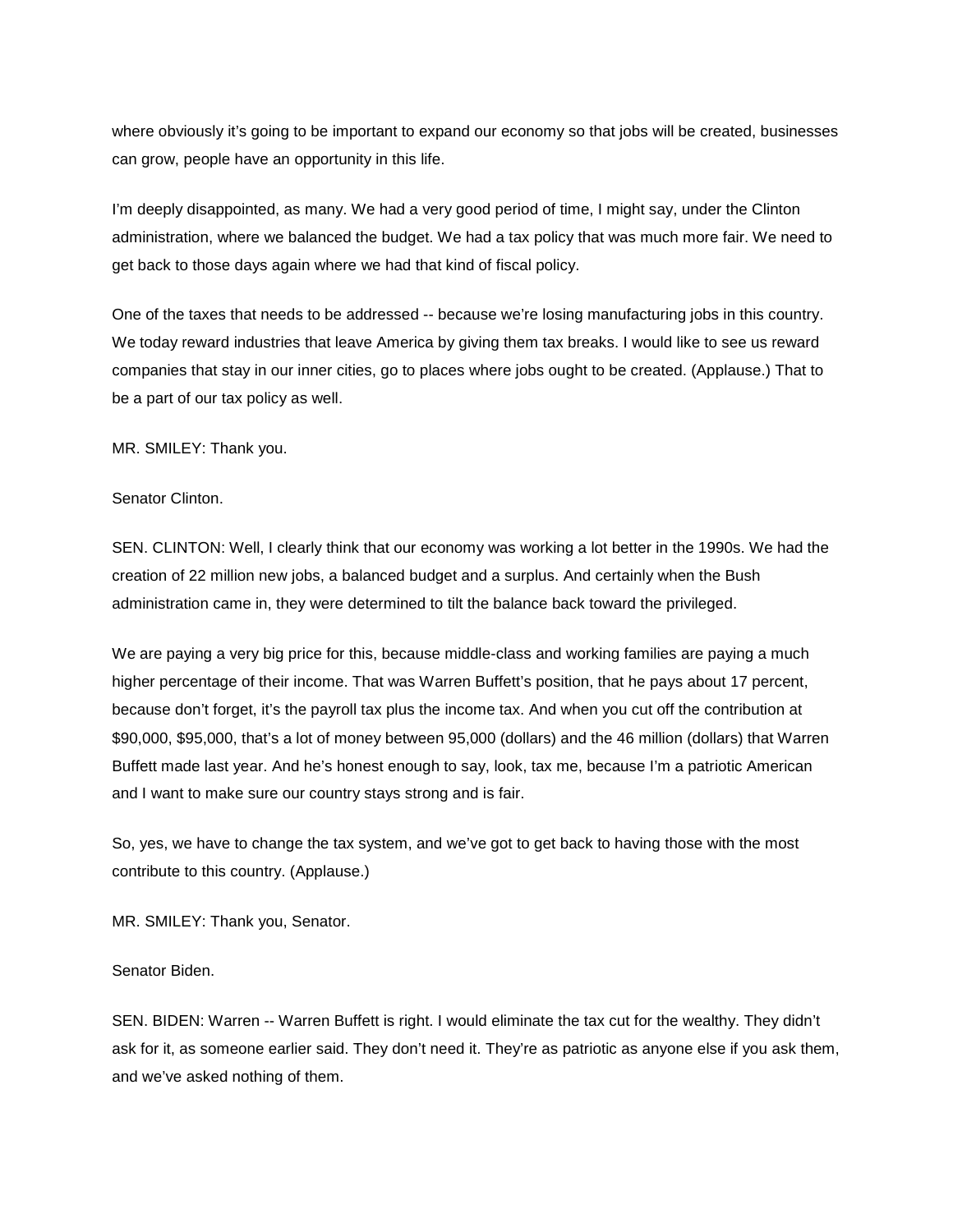The second point is, understand what happened this last election, in 2000. The first time in our history since we had the federal income tax, there was a fundamental shift of the burden from (sic) people who are wage earners away from people who are investors.

For the first time in our history, we're in a position where those who are the wage-earners are paying a bigger chunk than they should. It's got to shift back, and the basis for them doing that is they really believe the wealthy know better. They think we don't know how -- average folks don't know how to make the economy work. It's all about their ideology. It's got to fundamentally change. You have to tax investment and you've got to give a break, a break to wage-earners.

MR. SMILEY: Thank you, Senator Biden.

(Applause.)

Governor?

GOV. RICHARDSON: There's no question -- there's no question that there's tax unfairness in this country, but we have to rebuild the economy. Yes, the Bush tax cuts of 2 percent; that has to go.

But I would replace those Bush tax cuts with tax cuts for the middle class. (Scattered applause.) I would reward companies that pay over the prevailing wage, that go into the inner cities, that go into rural areas. I would also have tax-free holidays for technology start-ups -- three years, if they train people in the inner city, if they hire people over the prevailing wage.

We need to rebuild this economy by being pro-growth Democrats. We should be the party of innovation, of entrepreneurship, of building capital, getting capital for African American small businesses. We need to find a way in this country that we say that globalization must work for the middle class.

# MR. SMILEY: Governor?

GOV. RICHARDSON: And we need to find ways also to use the tax code, not just to simplify it, but to make it fairer --

MR. SMILEY: Governor?

GOV. RICHARDSON: -- but also to generate jobs and reward entities in this country --

MR. SMILEY: Thank you, sir.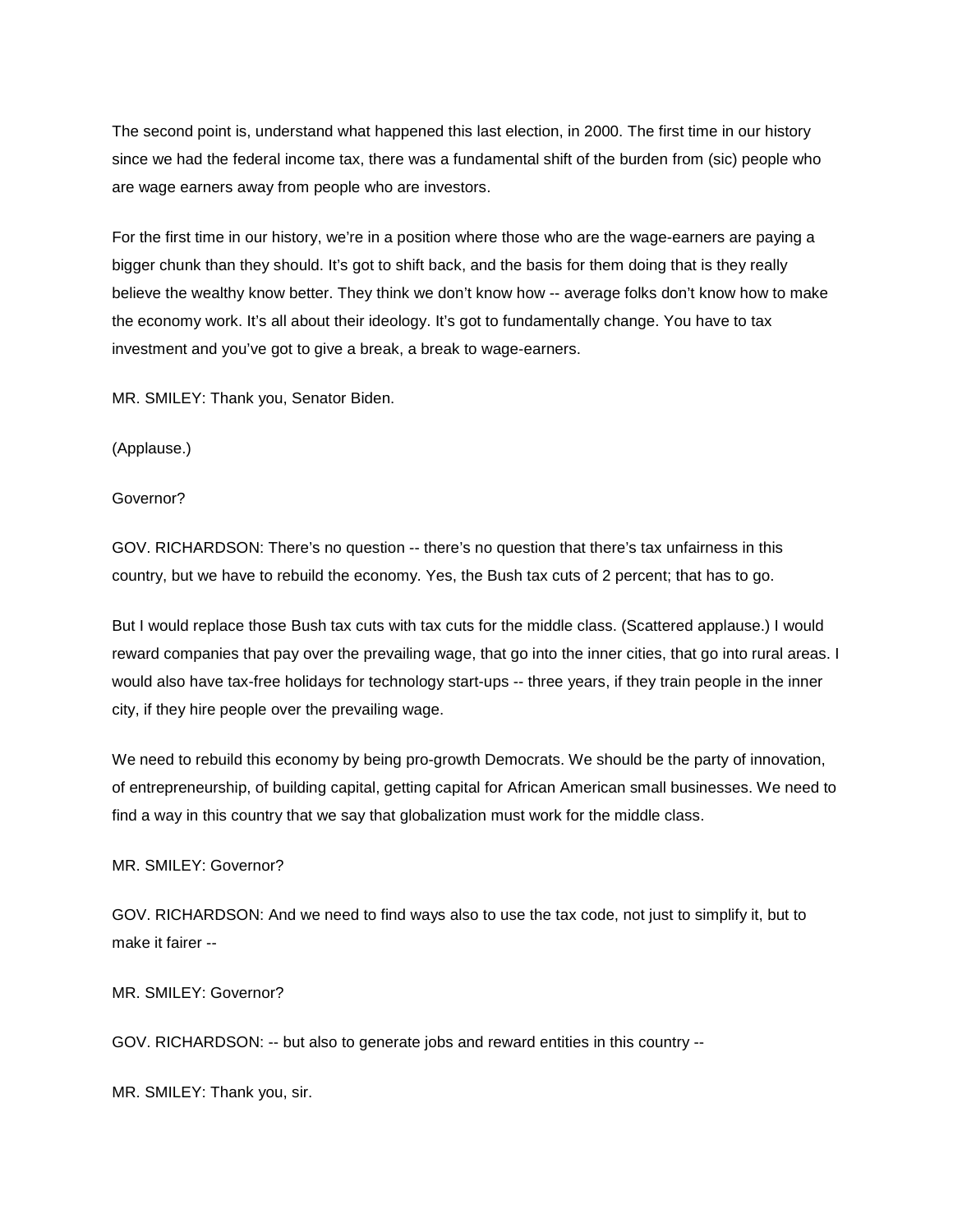#### GOV. RICHARDSON: I'm -- I'm almost finished. (Laughter.)

MR. SMILEY: Your time --

MR. WICKHAM: Yeah, thank you.

MR. SMILEY: Yes -- you are, and I thank you. (Laughter.) As I asked -- as I asked your cooperation of a moment ago again, we unapologetically wanted this conversation to be different, to cover as many subjects as much as we could, in terms of subject matter. So DeWayne Wickham's question now will be answered first by Senator Obama -- 30 seconds, and we'll cover a lot more ground. Thank you.

MR. WICKHAM: Okay. Okay, please stay with me on this one.

According to FBI data, blacks were roughly 29 percent of persons arrested in this country between 1996 and 2005. Whites were 70 percent of people arrested during this period. Yet at the end of this 10-year period, whites were 40 percent of those who were inmates in this country, and blacks were approximately 38 percent. What does this data suggest to you?

SEN. OBAMA: That the criminal justice system is not color blind. It does not work for all people equally, and that is why it's critical to have a president who sends a signal that we are going to have a system of justice that is not just us, but is everybody. (Applause.) And -- you know, this is something that I've got a track record working on at the state level, where a lot of the criminal justice issues come up.

That's why I passed racial profiling legislation at the state level. That's why I passed legislation to make sure that we didn't have wrongful convictions.

MR. WICKHAM: Senator Obama.

SEN. OBAMA: But it requires some political courage, because oftentimes you are accused of being soft on crime when you deal with these issues. (Laughter.)

MR. WICKHAM: Thank you, sir. I love you, but I'm trying to keep this moving.

Yes, sir, Congressman.

REP. KUCINICH: As president, I'll have an attorney general who's going to be sensitive to the very issues that you raised. First of all, we need to seek to end mandatory minimums. (Applause.) We know who's serving those mandatory minimums. Second, we need to have the emphasis, with respect to drug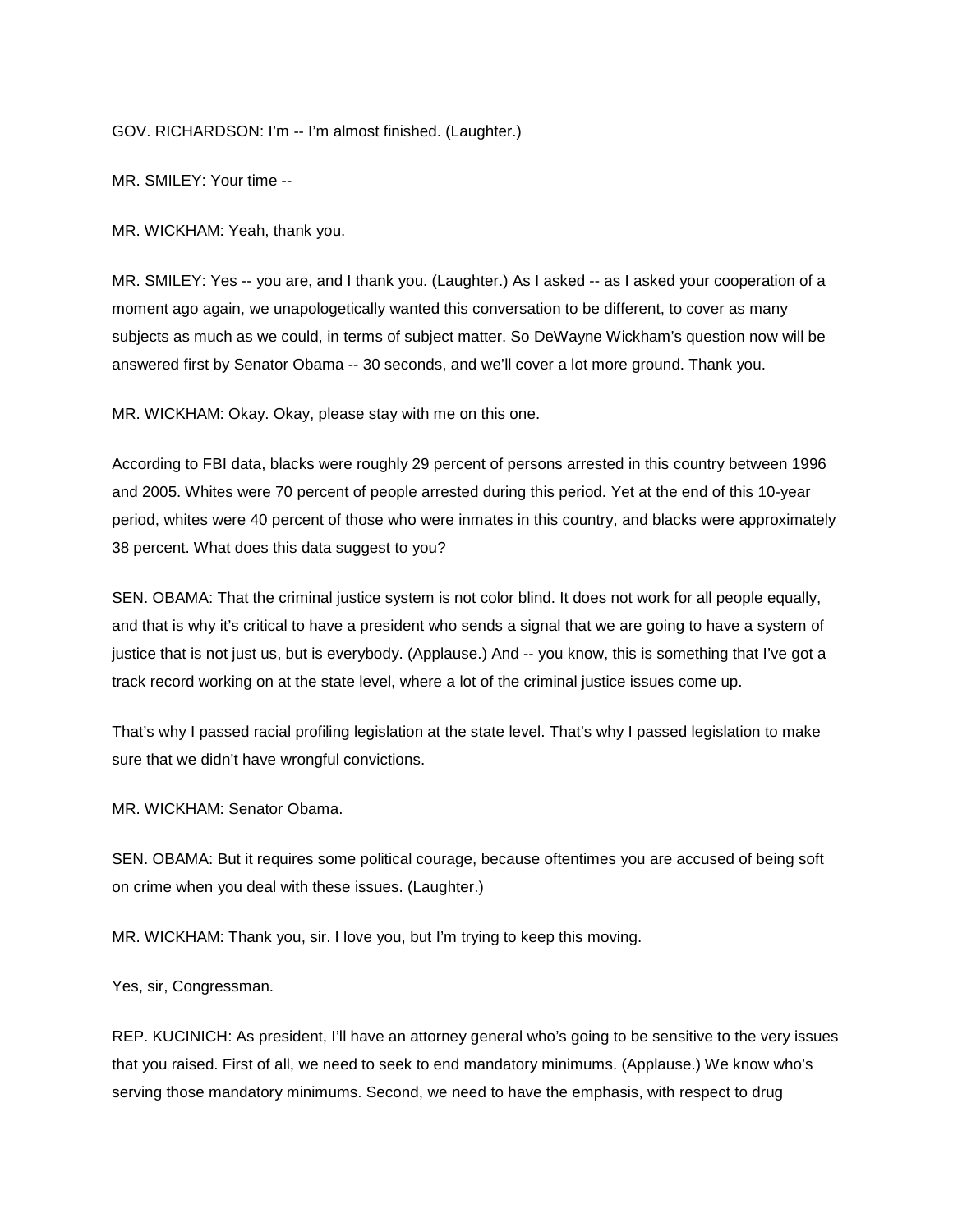offenses, on rehabilitation, not incarceration. And third, as president, I'll do anything I can to end the federal death penalty, which I've already introduced legislation for in the past. (Applause.) Because we need to have an approach that recognizes the discrimination which exists in our justice system.

Thank you.

MR. SMILEY: Senator Gravel.

MR. GRAVEL: Is it a surprise to anybody in this room that if you don't have any money, you don't get any justice? (Laughter.) Is that a surprise to you all? (Applause.) My gracious, the only way you're going to get justice is to turn around and empower yourselves to become lawmakers so you can change the system, and there's no thought of really changing the system today. It's politics as usual. (Applause.)

MR. SMILEY: Senator Dodd.

SEN. DODD: Well, I agree -- I think the mandatory minimum sentencing has been a disaster. I'm a strong supporter of Charlie Rangel's efforts here to eliminate the distinction between crack cocaine and powder cocaine. (Applause.) That'll have a big difference in terms of who actually goes to jail in this country.

And then obviously, as well, we need to have a Justice Department that is not going to be politicized, as we've watched this one, with U.S. attorneys who do the political work rather than doing the justices' work in our country. As president, I will insist upon that. I'm sure the rest of my colleagues would here. We'll get better justice with Democrats in the White House.

MR. SMILEY: Senator Clinton.

SEN. CLINTON: In order to tackle this problem, we have to do all of these things.

Number one, we do have to go after racial profiling. I've supported legislation to try to tackle that.

Number two, we have to go after mandatory minimums. You know, mandatory sentences for certain violent crimes may be appropriate, but it has been too widely used. And it is using now a discriminatory impact.

Three, we need diversion, like drug courts. Non-violent offenders should not be serving hard time in our prisons. They need to be diverted from our prison system. (Applause.)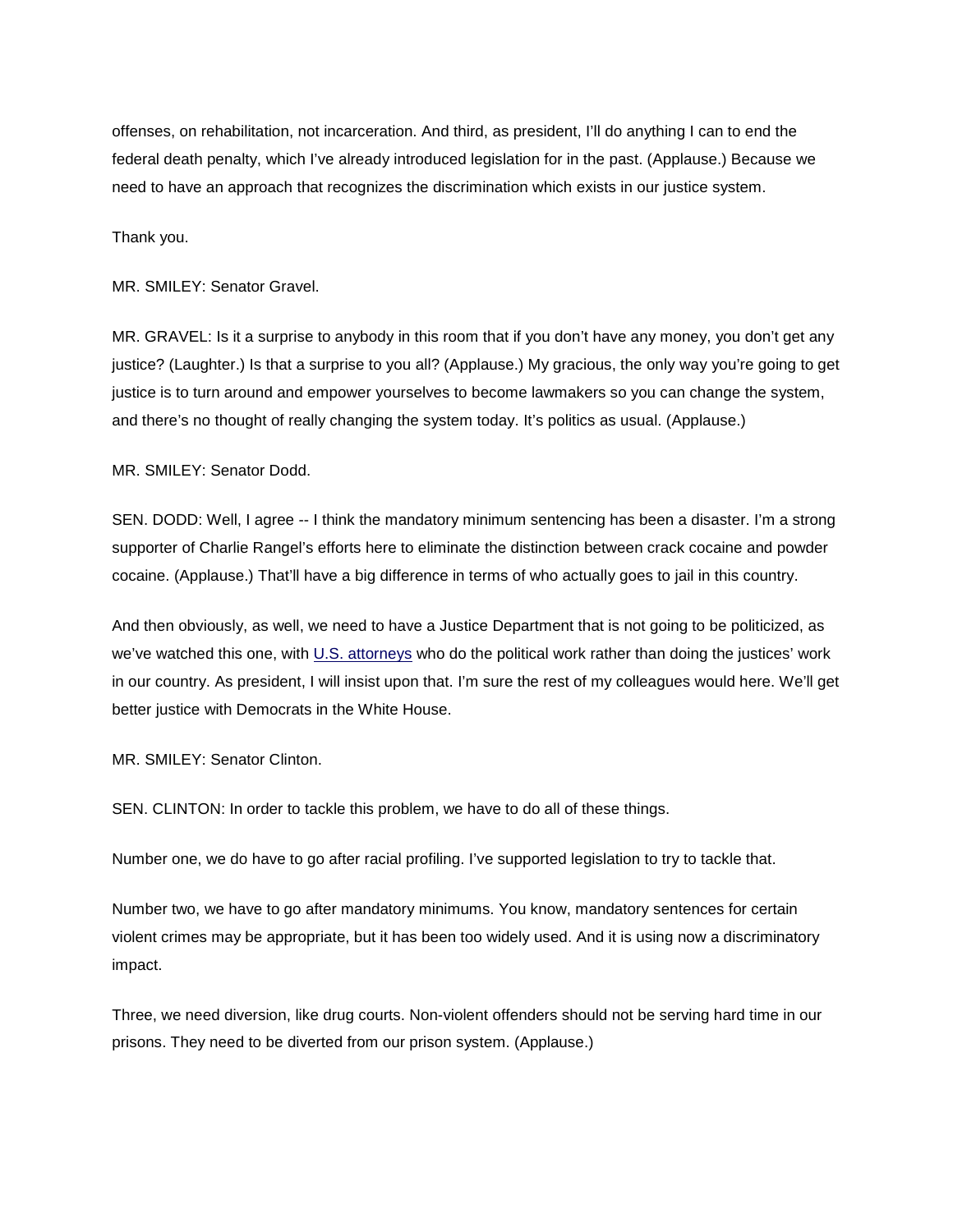We need to make sure that we do deal with the distinction between crack and powder cocaine. And ultimately we need an attorney general and a system of justice that truly does treat people equally, and that has not happened under this administration. (Applause.)

MR. SMILEY: Senator Biden.

SEN. BIDEN: As you well know, the bulk of the inequity's at the state level, not at the federal level, number one.

Number two, we need diversion out of the system. I'm the guy that wrote the drug court legislation that is in the law right now.

Number three, you have to eliminate the disparity between crack and powdered cocaine. I've introduced legislation to do that, one to one, no difference.

And number four, you have to find a way in which you insist from a federal level that the states in fact apply the law equally -- they don't -- through the Speedy Trial Act. The states -- 650,000 people coming out of the jail in the state prisons --

MR. SMILEY: Senator --

SEN. BIDEN: Three hundred thousand will come out addicted from the prison this year.

MR. SMILEY: Thank you, Senator Biden. (Applause.)

Governor.

GOV. RICHARDSON: Carved at the marble top of the U.S. Supreme Court it says, "Equal justice under law." This country has had 200 years. Yet today 68 percent of those in jail are minorities.

In your own book, Tavis, you say that one out of three African- American males spends some time in jail. That is wrong.

And what we need is a strategy to deal with poverty. Expand the Earned Income Tax Credit. Increase the minimum wage. Have a living wage in this country. Find ways to expand child care. Find ways also to let Americans join a union. This will not only give them more health care but more accountability and the ability to protect themselves.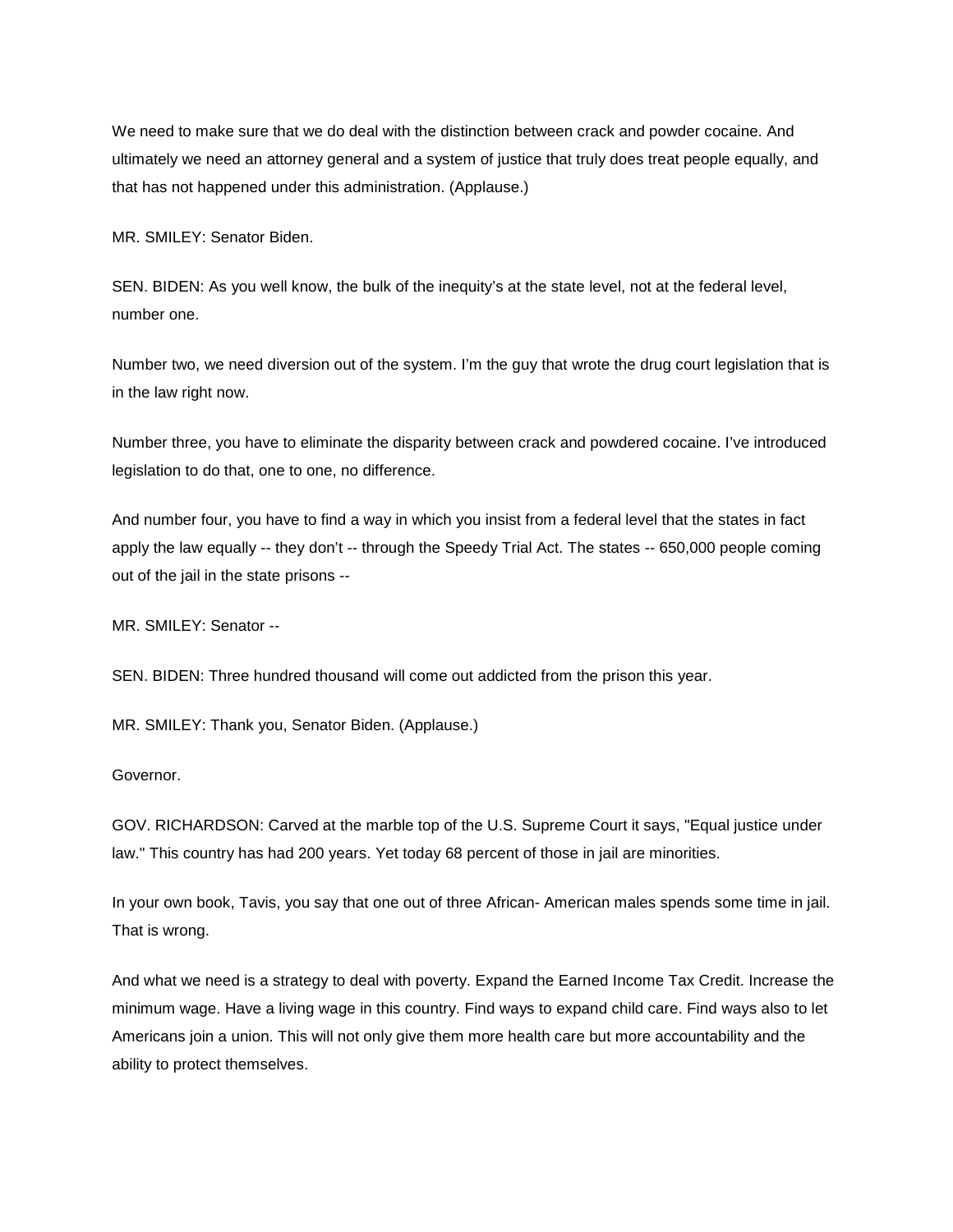MR. SMILEY: Thank you, Governor.

Senator Edwards.

MR. EDWARDS: Tavis, I -- everything that's been said is correct, you know -- changing mandatory minimum, changing the disparity between crack and powder cocaine, having a system that's fair. If you're African-American, you're more likely to be charged with a crime. If you're charged with a crime, you're more likely to be convicted of the crime. If you're convicted of the crime, you're more likely to get a severe sentence. There is no question that our justice system is not color-blind.

But can we also create an infrastructure for success for those who are charged and convicted for the first time, so that we help them with drug counseling, job counseling, job training, education -- (applause) -help them get the back -- back into the community with some chance of changing their lives.

MR. SMILEY: Thank you, sir.

Michel Martin's next question will be answered first by Congressman Dennis Kucinich. Michel.

MS. MARTIN: Congressman, would you support a federal law guaranteeing the right to return to New Orleans and other Gulf regions devastated by Hurricane Katrina, based on the United Nations Human Rights Standards Governing the Internal Displacement of Citizens?

REP. KUCINICH: Absolutely. What happened in New Orleans in the aftermath and how it was dealt with underscores everything that's wrong in this country about race.

First of all, New Orleans wouldn't have happened if the government had been more sensitive to make sure that those levees had been repaired when they were told they were supposed to be repaired. (Applause.)

Secondly -- secondly, New Orleans represents a hope also, because we have to make sure people have a chance to return, and they should be guaranteed that. They should also be guaranteed jobs.

I held a hearing yesterday in my Domestic Policy Subcommittee, which shows that people in New Orleans aren't getting jobs. They're hiring people from outside, and sometimes when they get jobs, they aren't being paid.

MR. SMILEY: Congressman --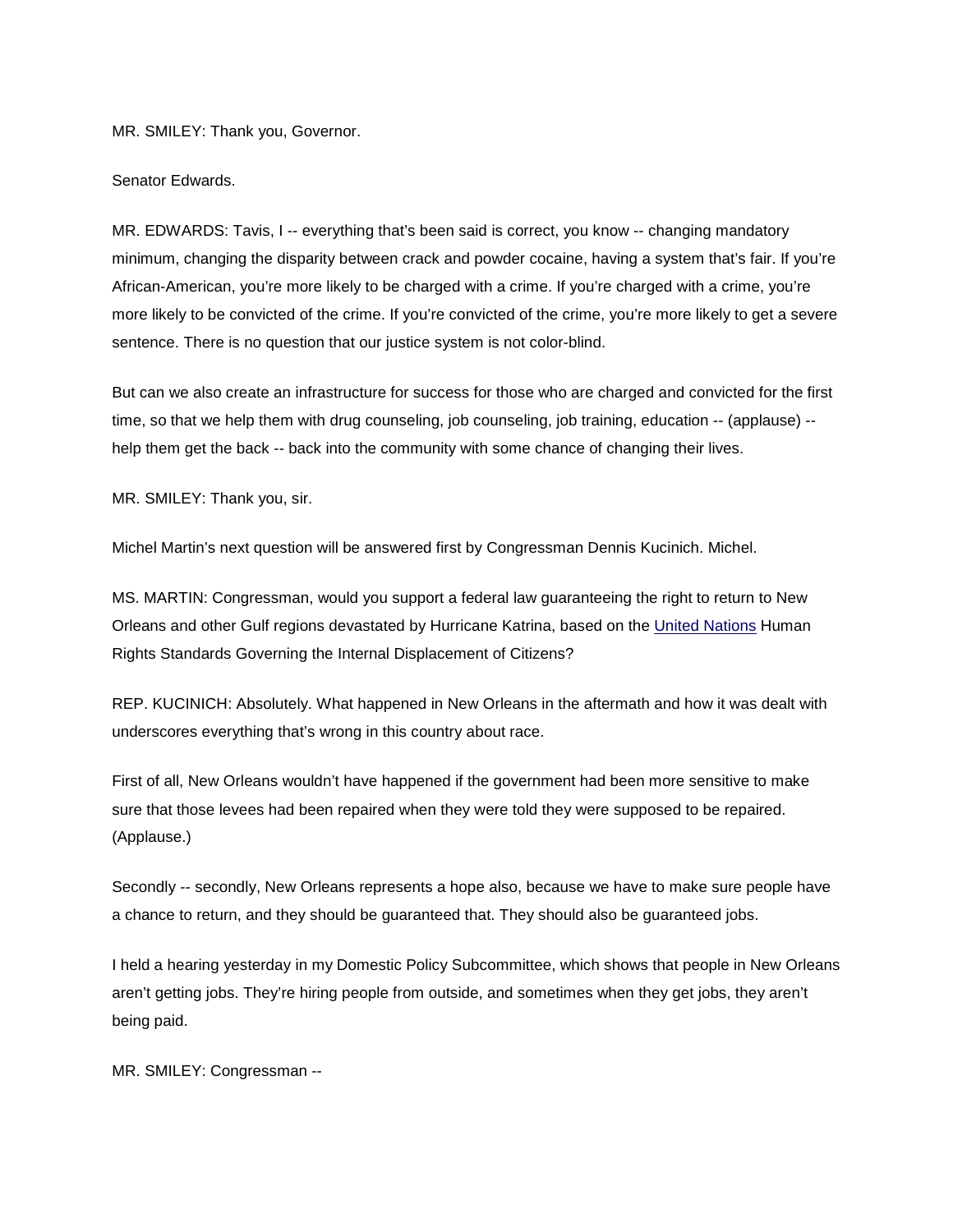REP. KUCINICH: We've got to change that. We must change it.

MR. SMILEY: Thank you.

Michel -- (applause) -- on this end, they could not hear the question. Could you repeat it again, right quick?

MS. MARTIN: Okay. The question is, would you support a federal law guaranteeing the right to return to New Orleans and other Gulf regions devastated by Hurricane Katrina, based on the United Nations human rights standards governing the internal displacement of citizens -- and I can go further -- that includes the requirement that authorities establish conditions and provides the means to allow internally displaced persons to return voluntarily in safety and dignity?

MR. SMILEY: Thank you.

Senator Gravel, 30 seconds.

MR. GRAVEL: The answer to the question is yes. And just keep in mind, if we weren't squandering our treasure on this terrible war that we didn't have to start, we would have 4 million housing units available, and a good portion of them could go to Katrina residents. (Applause.)

MR. SMILEY: Senator Dodd?

SEN. DODD: I would as well. I -- New Orleans and Katrina have become a symbol of everything that went wrong with this administration's failure to respond to a people in need. I could think of no better way to have New Orleans and Katrina, that event, become a symbol of what we can do right in this country, by giving people the opportunity to come back and the support they will need to regain their lives.

This is an American city. Anywhere else in America, we'd want to step up and see to it that people would get that help; this is the least we ought to be able to do to see to it they get their lives back together.

MR. SMILEY: Senator Clinton? (Light applause.)

SEN. CLINTON: I have proposed a 10-point Gulf Coast Recovery Agenda, because it's sort of as a chicken and an egg issue, Michel.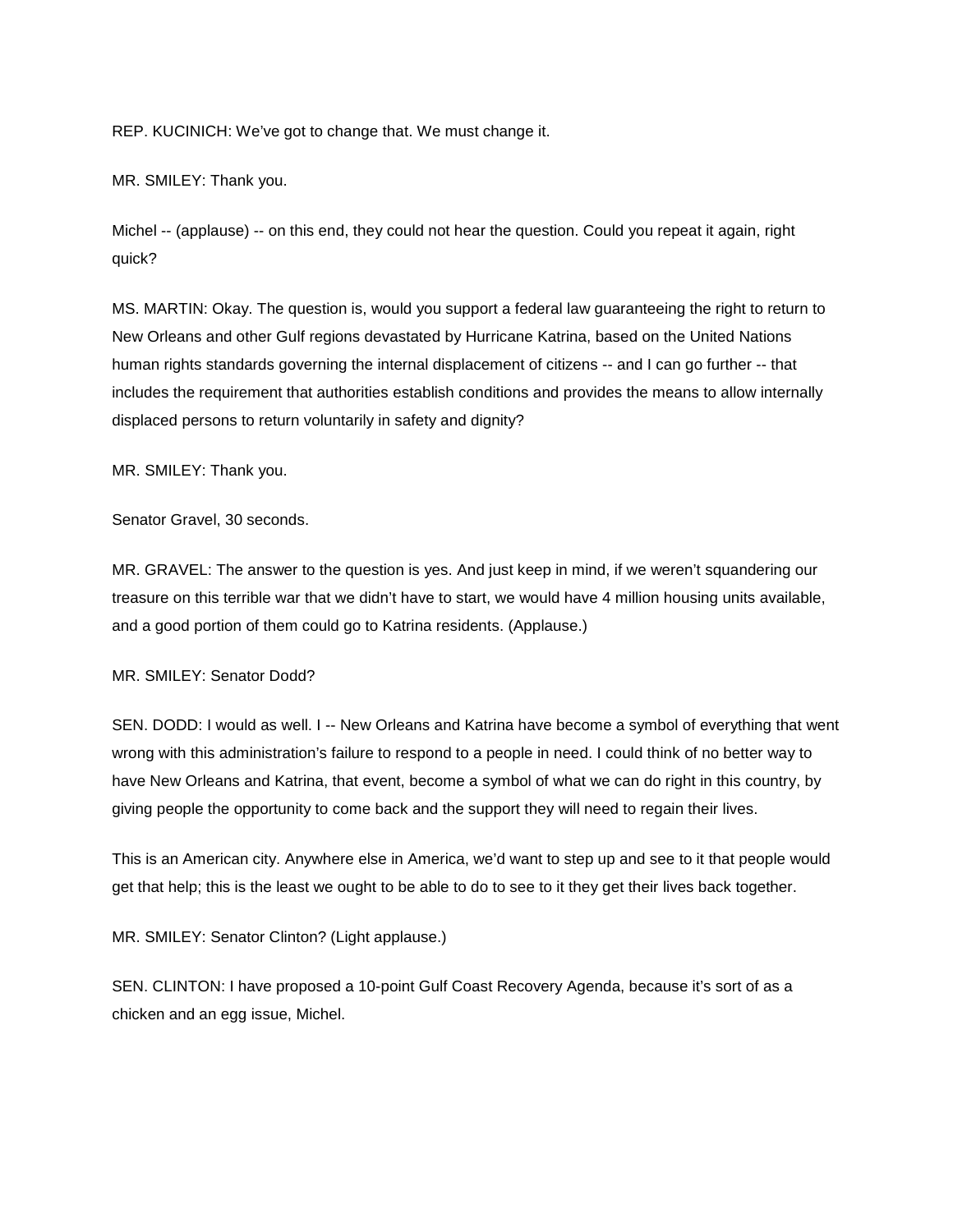First, we've got to get the hospitals back up. We've got to get the law enforcement and the fire departments -- you know, right now this administration has basically neglected with almost criminal indifference the rebuilding of the Gulf Coast, in particular New Orleans and the parishes.

So even if we were to give people a right, there is nothing to return to. We have got to rebuild New Orleans, and it's not only the protection from the levees, it is all the infrastructure. And until very recently, the administration would not give the people of New Orleans the same right we had after 9/11, which was to get FEMA money without a 10 percent match.

And we finally got that changed, but it was outrageous that it took so long. (Applause.)

MR. SMILEY: Thank you, Senator.

# Senator Biden.

SEN. BIDEN: The U.S. Constitution should be sufficient. We don't need to go to the United Nations; all we got to do is step up. We got to step up and pay to rebuild those firehouses, pay to bring those cops back, pay to rebuild those hospitals. It is a nation's problem, it is not the problem merely of the people of Louisiana or New Orleans. This is an American city incapable on its own of doing this. (Applause.) It's an American problem. We should guarantee the reconstruction.

MR. SMILEY: Senator -- Governor.

GOV. RICHARDSON: The answer to your question is yes, I would support that. I would also support the Katrina Recovery Act of Representative Waters.

This has been the most disgraceful episode in an American response to help our own people. (Applause.) What we need to do in this country is not just atone for a miserable performance before, during and after Katrina, but for the future.

One, we need to make sure that FEMA is directly under the president. Secondly, we need to make sure that we eliminate the 10 percent match. They did it for 9/11 in New York; they ought to do it for this situation. Third, we should get rid of all the burdensome loans that are taken out. We also need to say --

# MR. SMILEY: Governor?

GOV. RICHARDSON: -- to the insurance companies: You have to insure these people and rebuild homes in Louisiana. (Applause.)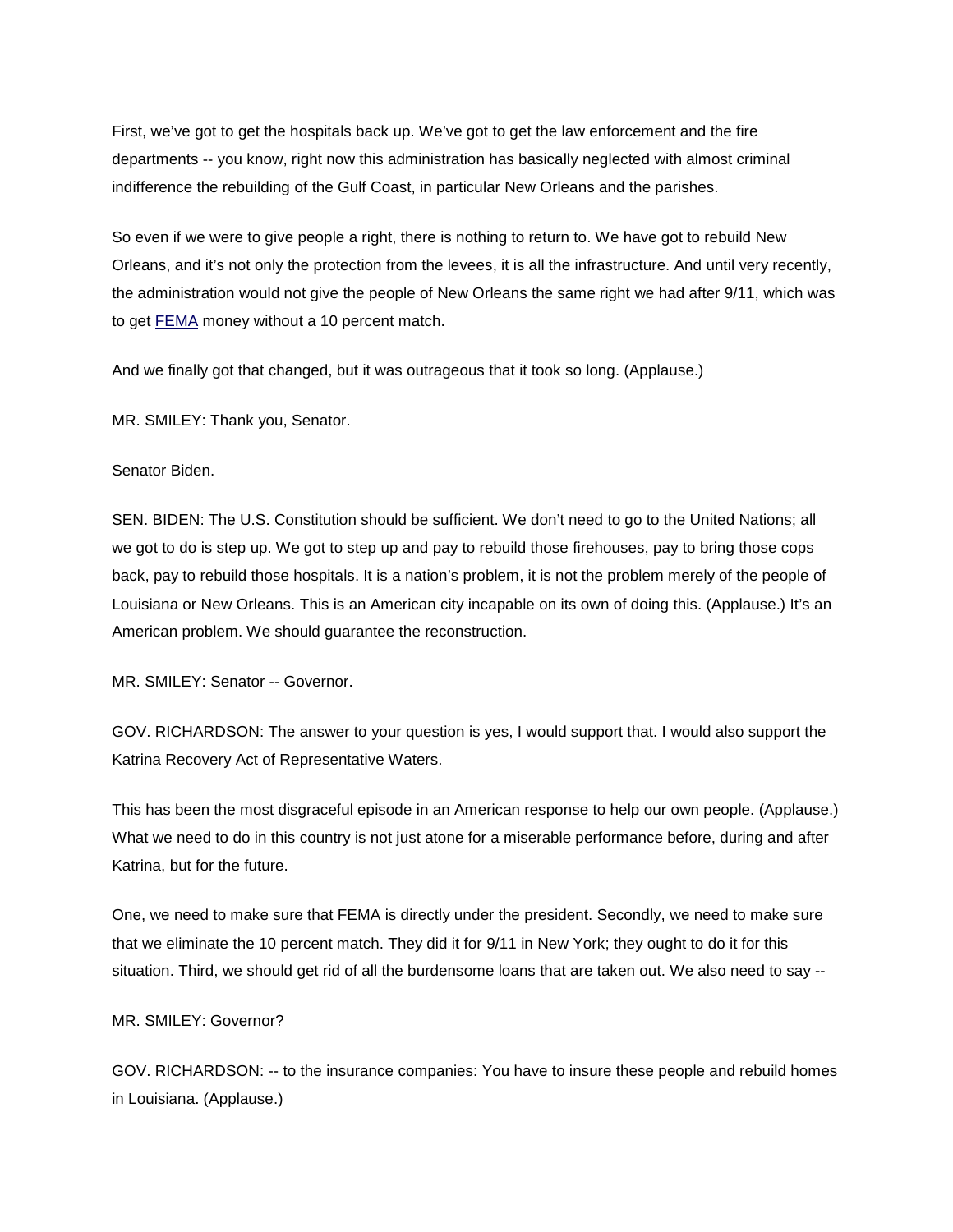MR. SMILEY: Thank you. Thank you, Governor.

Senator Edwards.

MR. EDWARDS: This is an issue I care about personally and deeply. As many of you know, I announced my presidential campaign

from the Ninth Ward of New Orleans. I think we took 700 college kids down to help rebuild who gave up their spring break to work with me and others to help rebuild New Orleans. I'm proud of those kids. (Applause.)

We have a huge responsibility. As president, I would make one person -- a very high-level, competent person in the White House -- responsible for reporting to me every day on what he did in New Orleans yesterday -- (applause) -- and then I'll say the next day: What did you do yesterday? And what we should do is allow the people of New Orleans to rebuild their own city. We ought to pay them a decent wage, give them health care coverage, instead of having big multinational --

### MR. SMILEY: Senator?

MR. EDWARDS: -- corporation(s) get billion-dollar contracts with the government.

MR. SMILEY: Thank you very much. (Applause.)

Senator Obama.

SEN. OBAMA: Well, let me -- let me finish John's thought because it's an important one. Halliburton or Bechtel or these other operations getting the contracts to rebuild instead of giving the people in New Orleans the opportunity to rebuild and get jobs and training is a further compounding of the outrage.

I think that what's most important, though, that we have a president who is in touch with the needs of New Orleans before the hurricanes -- hits, because part of the reason that we had such a tragedy was the assumption that everybody could jump in their SUVs, load up with some sparkling water and check into the nearest hotel. (Applause.)

And we've got to have -- we've got to have one person in charge. We've got to have a FEMA director that's reporting to the president, but we have to have a president who understands the reality that people in New Orleans were being neglected prior to the hurricane. And there are potential Katrinas all across this country that have been left unattended.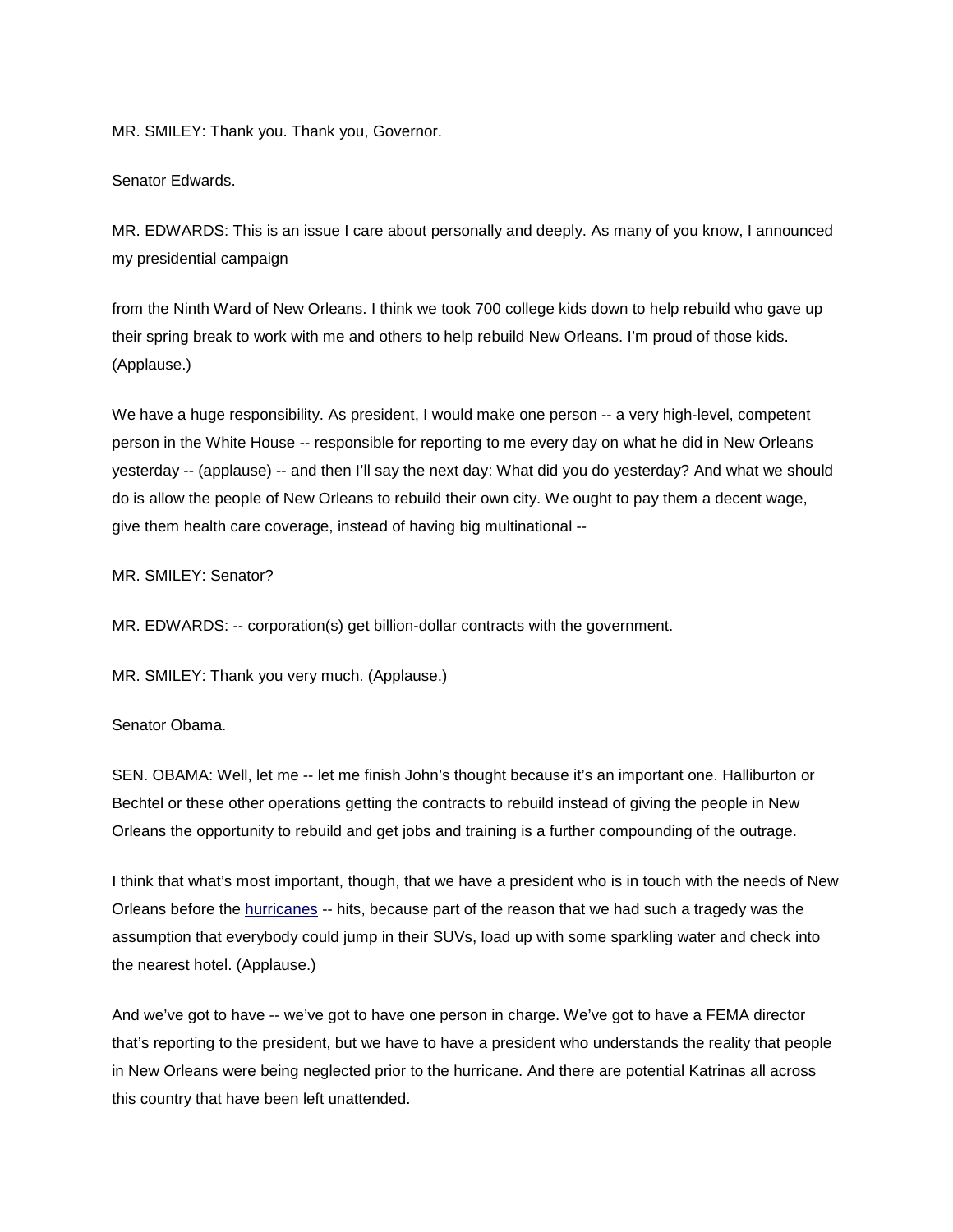MR. SMILEY: Thank you.

Ruben.

MR. NAVARRETTE: Thank you.

MR. SMILEY: Ruben's question will be asked -- answered, rather, first by Senator Gravel. Yes, Ruben.

MR. NAVARRETTE: A lot of Americans are concerned with outsourcing of U.S. jobs. Most corporations, I think it's fair to say, don't share that concern. In fact, they argue that we're living in a global economy and Americans have to compete in that environment. Which side are you on? And if you agree that outsourcing is a problem, what's your solution?

MR. GRAVEL: No, outsourcing is not the problem. What is the problem is our trade agreements that we have that benefit the management and, of course, the shareholders, and have neglected on either side of the issue, whether it's in Mexico or in other countries or the United States. That's the problem that must be addressed.

So, no, it's not outsourcing. But I would add to it, it's the way all of these people want to finance health care, on the backs of businesses, that make them uncompetitive in the world. That's part of the problem. And our system of taxation is also part of the problem because it makes us uncompetitive in the world.

MR. SMILEY: Senator Gravel, thank you.

Senator Dodd.

SEN. DODD: Yes, I disagree. I think it's a huge issue here. The fact of the matter is we're exporting a lot of valuable jobs in this country and we shouldn't be doing it. I offered legislation that was passed that prohibited the Defense Department for outsourcing contracts, going off our shores here when many hardworking Americans ought to be allowed to do those jobs.

I talked earlier about providing tax incentives. When you have people literally driving to the international airports to fly to some country to provide some funding for a local project in those nations, bypassing the very communities that could very well use those kind of jobs and economic growth, that is wrong. I will continue to do what I can to see to it that we limit outsourcing American jobs. (Applause.)

MR. SMILEY: Thank you. Thank you, Senator Dodd.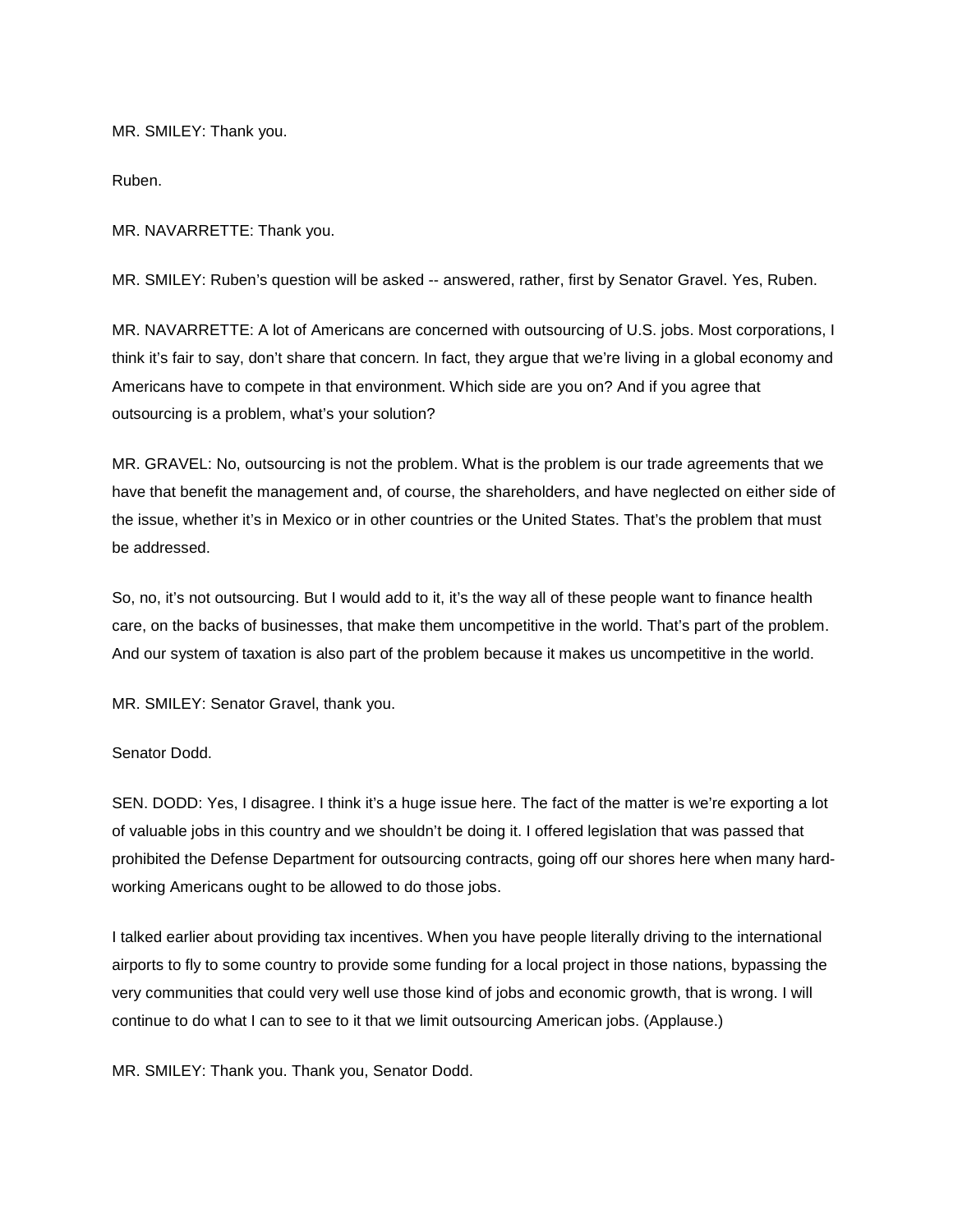Senator Clinton.

SEN. CLINTON: Well, outsourcing is a problem, and it's one that I've dealt with as a senator from New York. I started an organization called New Jobs for New York to try to stand against the tide of outsourcing, particularly from upstate New York and from rural areas.

We have to do several things: end the tax breaks that still exist in the tax code for outsourcing jobs, have trade agreements with enforceable labor and environmental standards, help Americans compete, which is something we haven't taken seriously, which goes back to the very first question about education and skills. Let's not forget that 65 percent of kids at an age, cohort, do not go on to college. What are we doing to help them get prepared for the jobs that we could keep here that wouldn't be outsourced -- and find a new source of jobs, clean energy, global warming, would create millions of new jobs for Americans. (Applause.)

MR. SMILEY: Thank you, Senator. Senator Biden.

SEN. BIDEN: I agree with everything that was said here. But the bottom line here is that eliminating the tax breaks is not going to keep jobs here in America. We've got to make it more attractive to have jobs here in America and for corporations to be here.

You've got to take the burden off the corporations with a health care system that's universal, so we're not at a competitive disadvantage. You've got to have a better education system to provide for the highesttech jobs that we educate our folks for, so we're not importing 400,000 computer engineers to work in Silicon Valley. And you've got to deal with the innovation and infrastructure needs in this country - tunnels, bridges, et cetera -- which we haven't done to make us more competitive.

MR. SMILEY: Thank you, Senator Biden.

#### Governor Richardson.

GOV. RICHARDSON: Outsourcing is a problem. Most outsourcing jobs are technical. We need to upgrade our science and math standards in our school. It's education. And I would create 250 science and math academies to deal with that gap.

In addition to that, what we need is trade agreements, fair trade agreements where we say, no slave labor, no child labor; we're not going to have -- we're going to have environmental protection; we're going to have to deal with wage disparity. And also, I would have a different attitude toward the private sector. I would say to the private sector, what is it going to take to keep you here?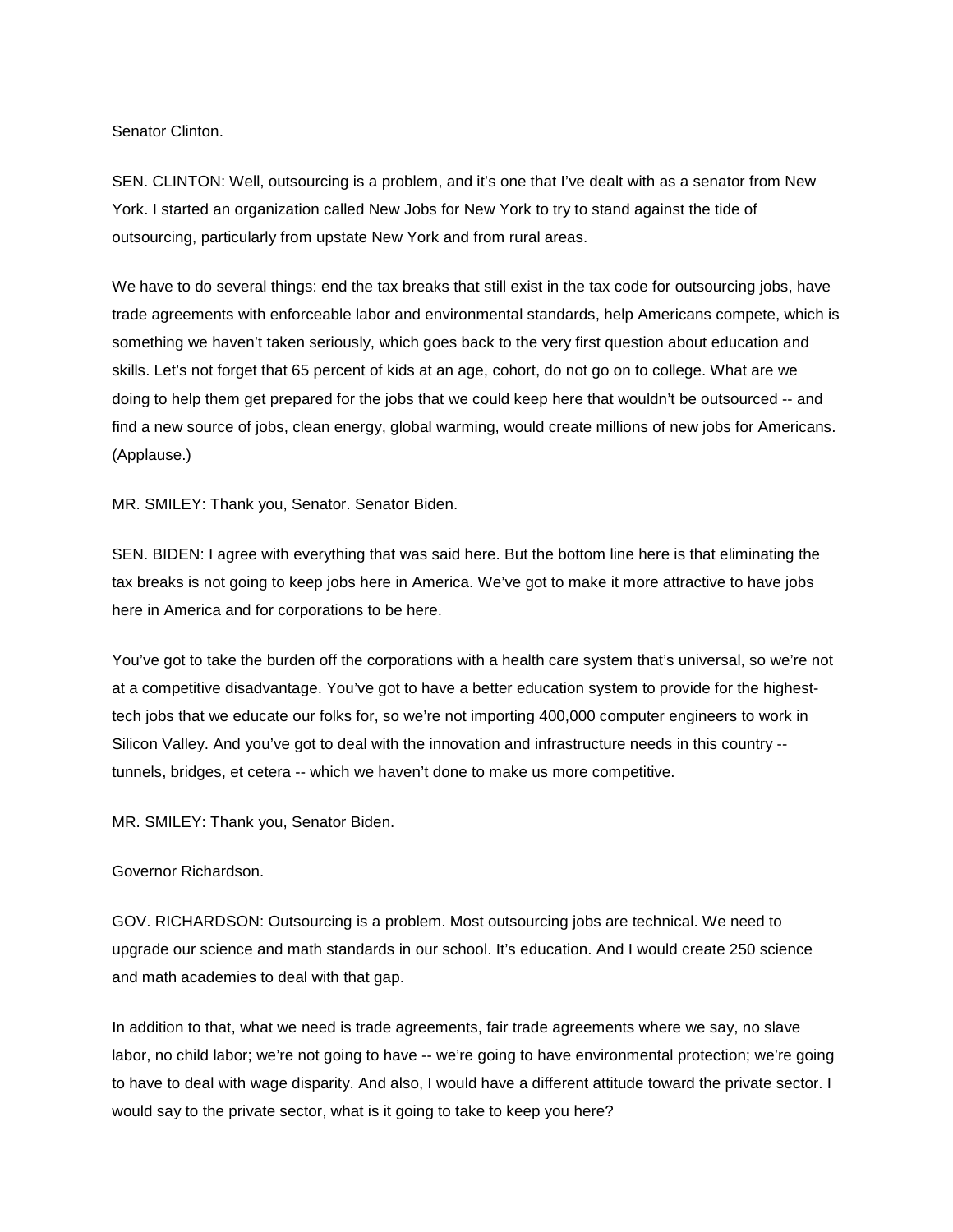I would have an industrial policy where we invest in high-growth industries, in health industries, in hightech, in renewable energy, to keep those jobs here.

MR. SMILEY: Thank you, Governor. Thank you very much.

Senator Edwards.

MR. EDWARDS: Let me say first, this is something I don't have to read about in a book. I've seen it up close. I saw what happen when the mill that my dad worked in all his life, and I worked in myself when I was young, closed and the jobs went somewhere else. It was not just devastating to him and his pride and his dignity. It was devastating to the community, and the same thing has happened all over America.

I think a lot the things that have been said are true. America's got to compete.

We have to be the best-educated, most innovative workforce on the planet.

We also need trade agreements with real environmental and labor standards that the president of the United States is willing to enforce.

And third, we need to eliminate all tax breaks for companies who are taking their jobs overseas and getting a tax break for doing it. (Applause.)

MR. SMILEY: Senator Obama.

SEN. OBAMA: I now live in Chicago, but I'm not originally from Chicago. I moved there to work with churches, to -- that were dealing with the devastation of steel plants that had closed all throughout the region. Tens of thousands of people had been laid off.

There was never a federal effort to come in after those closings and to figure out how can we retrain workers for the jobs of the future, how can we invest and make sure capital is available to create new businesses in those communities.

And so not only do we have to deal with our trade agreements, not only do we have to eliminate tax breaks for companies that are moving overseas, not only do we have to work on our education system, but we also have to have an intentional strategy on the part of the federal government to make sure that we are reinvesting in those communities that are being burdened by globalization and not benefitting from it.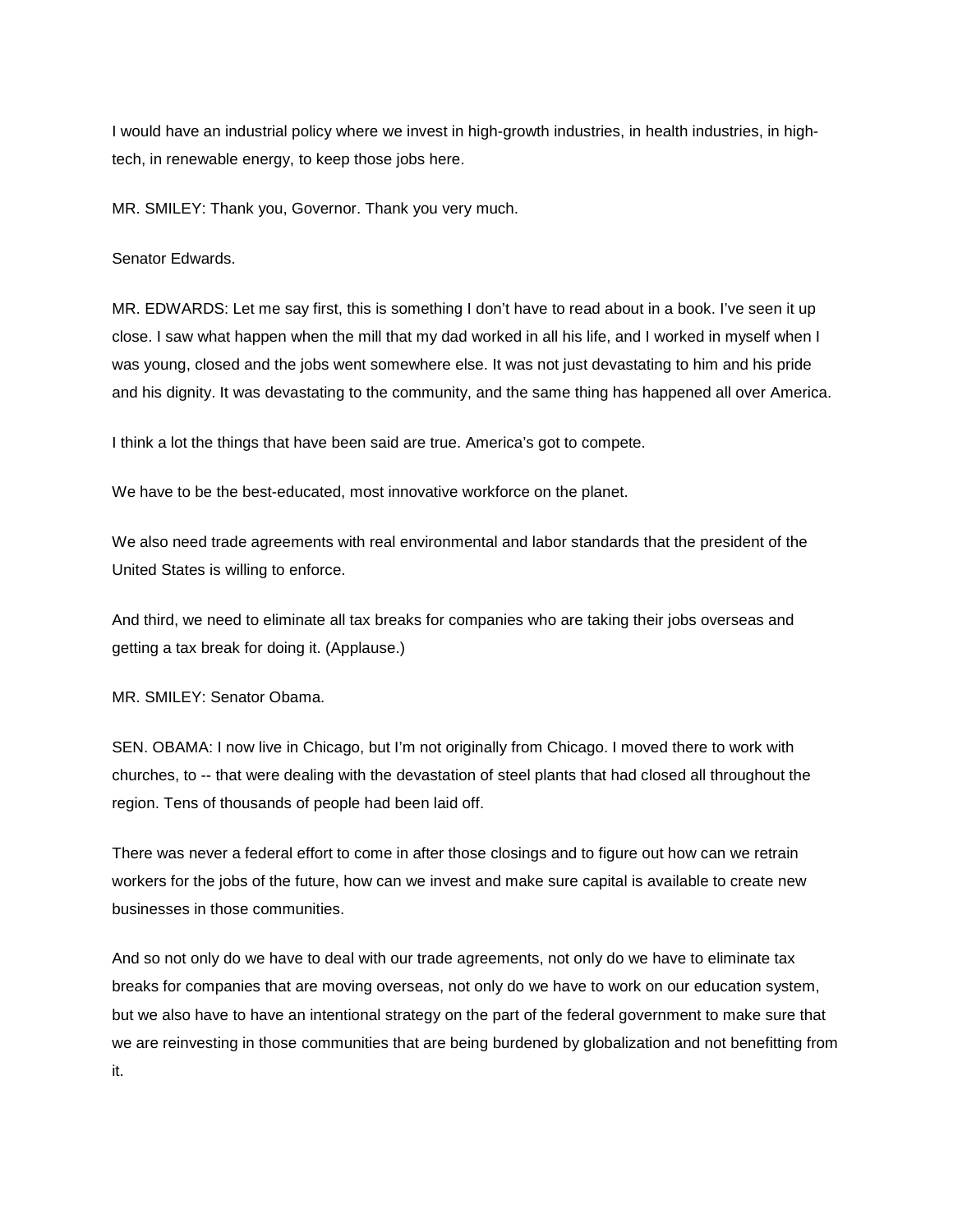MR. SMILEY: Thank you. Thank you, Senator. (Applause.)

Congressman.

REP. KUCINICH: I've stood behind plant gates that were locked, where grass was growing in the parking lots, where they used to make steel, they used to make bicycles, washing machines. And now there's grass growing in the parking lots.

I know what the solution is, and you do, too, and I want to challenge my fellow candidates.

One of my first acts in office will be to cancel NAFTA and the WTO -- (applause) -- and go back to trade conditions on workers' rights, human rights and environmental quality principles. That's what we must do. A Democratic administration started NAFTA. A Democratic administration will end it. (Applause.)

MR. SMILEY: As I look at my watch, we're down to about five minutes in this conversation. This will be the last question, unfortunately. We've done a good job of covering a variety of subject matter different than the previous conversation, but DeWayne, very quickly, this will be the last question, and it will start with Senator Dodd.

MR. WICKHAM: This question is about Darfur. This is the second time that our nation has had a chance to do something about genocide in Africa. The first came in Rwanda in 1994, when we did nothing as more than a half a million people were slaughtered there. What does this country's unwillingness to move aggressively to end the slaughters that take place in Darfur today -- what does it say about our claim to moral leadership?

SEN. DODD: Well, we've unfortunately, as a result of our conflict in Iraq, the sustaining of a military presence there, have lost our moral authority, unfortunately. And as a result of that, our ability to mobilize the world on issues like Darfur has been severely damaged.

But the United States should be able to take some unilateral action here in providing the kind of protection where people are being slaughtered in that country; and in the meantime, get our military out of Iraq, as I've planned and offered to do, and thus regain that stature, which we need to be doing as a nation in this world and be able to build those coalitions --

MR. SMILEY: Senator Dodd.

SEN. DODD: -- (that will ?) respond to an issue like Darfur. But in the meantime, the United States ought to act. (Applause.)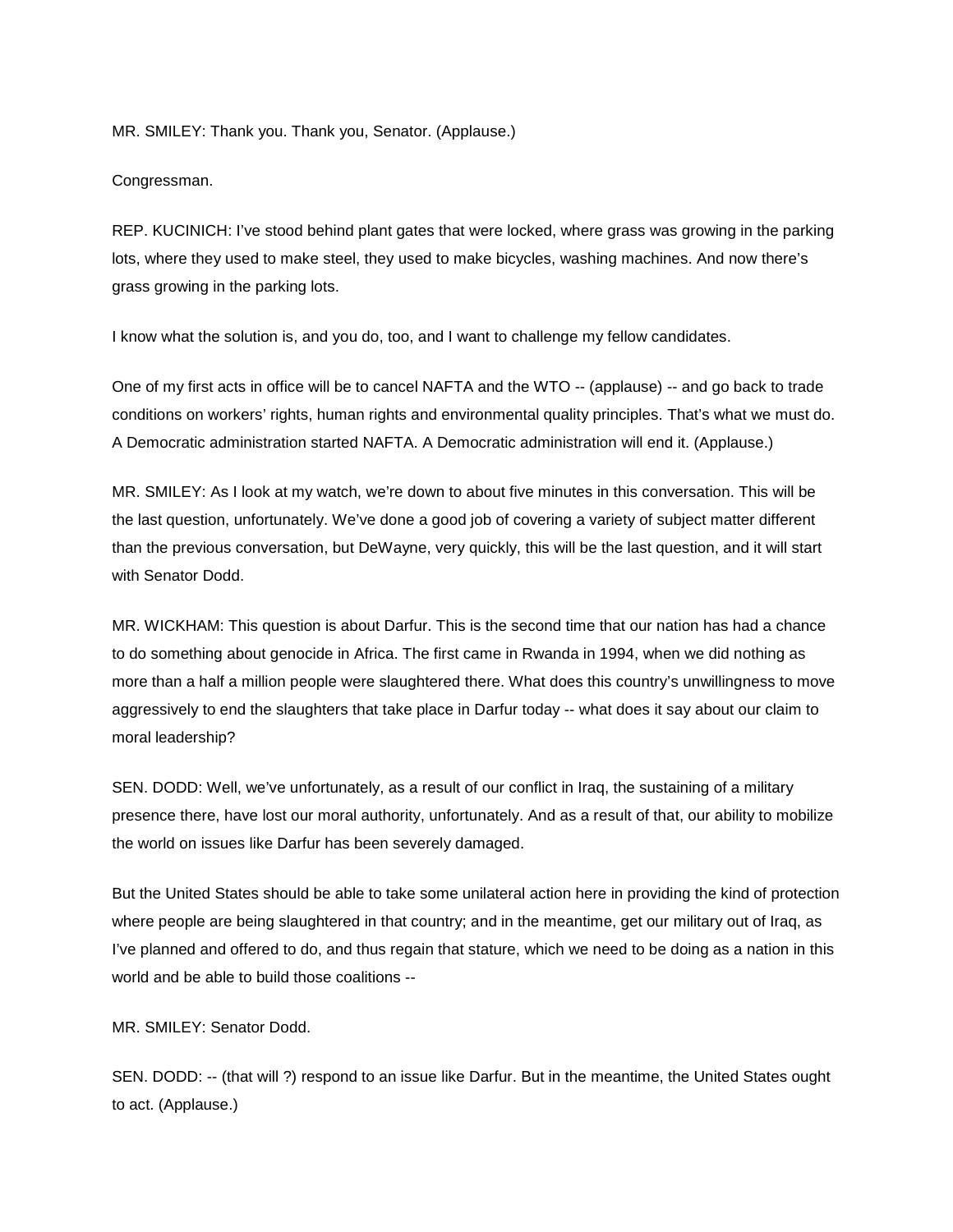MR. SMILEY: Thank you, Senator Dodd.

Very quickly, Senator Clinton.

SEN. CLINTON: There are three things we have to do immediately. Move the peacekeepers that finally the United Nations and the African Union have agreed to into Sudan as soon as possible. In order for them to be effective, there has to be airlift and logistical support, and that can only come either unilaterally from the United States or from NATO. I prefer NATO. And finally, we should have a no-fly zone over Sudan because the Sudanese governments bomb the villages before and after the Janjawid come. And we should make it very clear to the government in Khartoum we're putting up a no-fly zone; if they fly into it, we will shoot down their planes. Is the only way to get their attention. (Applause.)

MR. SMILEY: Thank you, Senator.

# Senator Biden.

SEN. BIDEN: I have been calling for three years to stop talking and start acting. We don't have to wait to get out of Iraq to regain our moral authority. We've lost part of our moral authority because we stood by and watched this carnage. And if need be, if the rest of the world will not act, we should, and should have already -- two years ago -- imposed a no-fly zone, and we should have two years ago, absent the willingness of the rest of the world to act, put American troops on the ground to stop the carnage. (Applause.)

MR. SMILEY: Senator Biden. Thank you, sir.

## Governor Richardson.

GOV. RICHARDSON: You know, in the last debate I upset some people because I said we should use the levers on China, on them hosting the Olympics, to do something on Darfur. You know, I believe that fighting genocide is more important than sports. So what I would like to do is, one, a no-fly zone. Get economic sanctions backed by the Europeans.

We need to find ways to stop the massive rapes. I was in Darfur three months ago. Today a report by Refugees International laid out a plan to deal with --

MR. SMILEY: Governor, I got to --

GOV. RICHARDSON: -- that.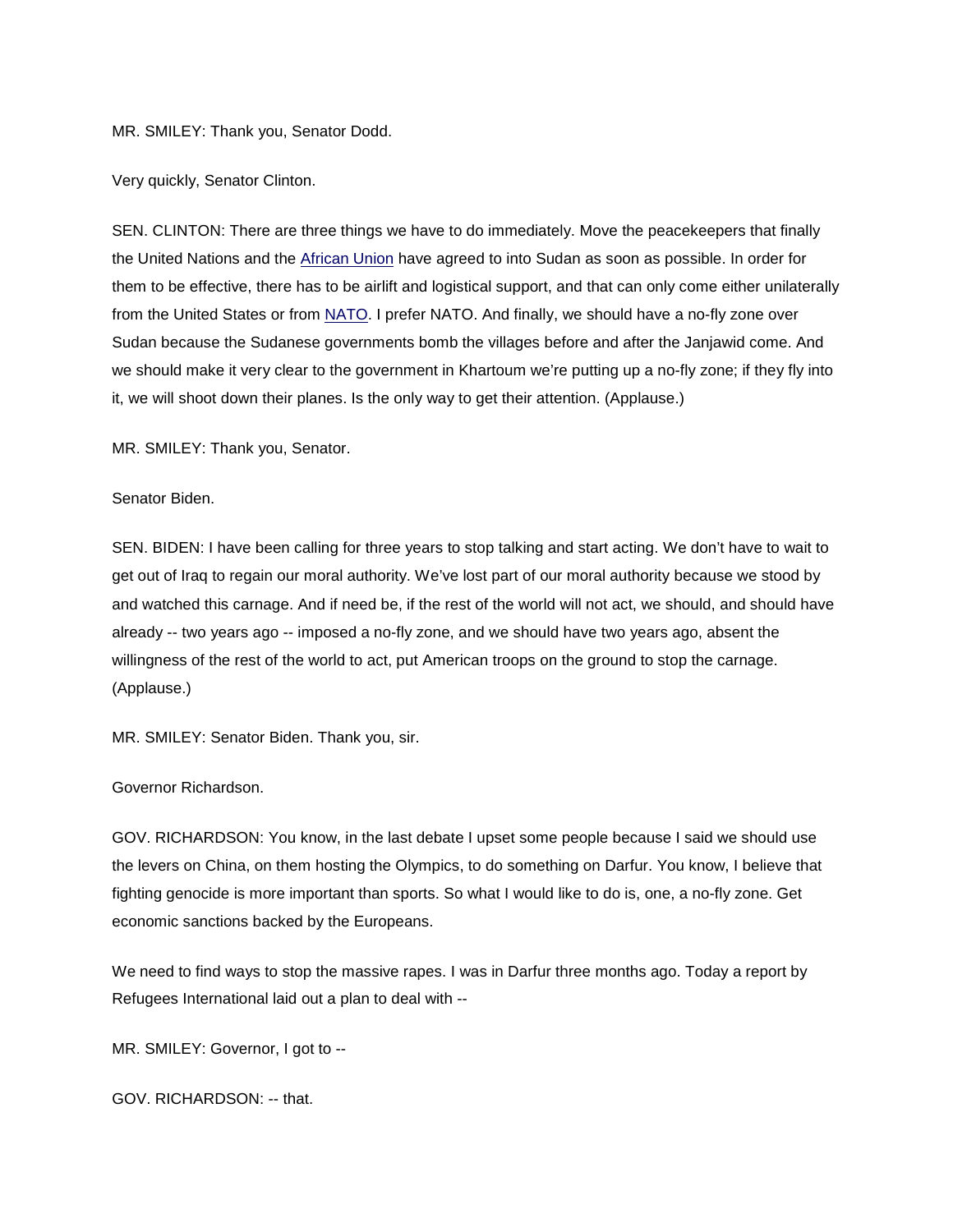MR. SMILEY: I hate to cut you off.

GOV. RICHARDSON: We should not forget about Africa. American policymakers should take stands --

MR. SMILEY: Thank you, Governor. GOV. RICHARDSON: -- not just the Middle East and Iraq.

MR. SMILEY: Senator -- thank you very much.

Senator Edwards? Thank you very much. Senator Edwards? (Applause.)

MR. EDWARDS: I agree, a no-fly zone -- we need to get a security force on the ground; sanctions -- we need to put pressure on the Chinese. But I -- Darfur is part of a bigger question for America, which is, how do we re-establish ourselves after Iraq as a force for good in the world again? And I think there are lots of things we ought to do.

Instead of spending \$500 billion in Iraq, suppose America led an effort to make primary school education available to 100 million children in the world who have no education, including in Africa.

MR. SMILEY: Senator Edwards --

MR. EDWARDS: Suppose we led on stopping the spread of disease, sanitation, clean drinking water and economic development.

MR. SMILEY: Thank you. Thank you very much. I got just a few seconds.

Senator Obama? (Applause.)

SEN. OBAMA: The no-fly zone is important. Having the protective force is critical. But we have to look at Africa not just after a crisis happens; what are we doing with respect to trade opportunities with Africa? What are we doing in terms of investment in Africa? What are we doing to pay attention to Africa consistently with respect to our foreign policy? That has been what's missing in the White House, and that -- (applause) -- our term security is going to depend on whether we're giving children in Sudan and Zimbabwe and in Kenya the same opportunities so that they have a stake in order as opposed to violence and chaos. (Applause.)

MR. SMILEY: Congressman, I've got 15 seconds for you and 15 seconds for Mr. Gravel, very quickly.